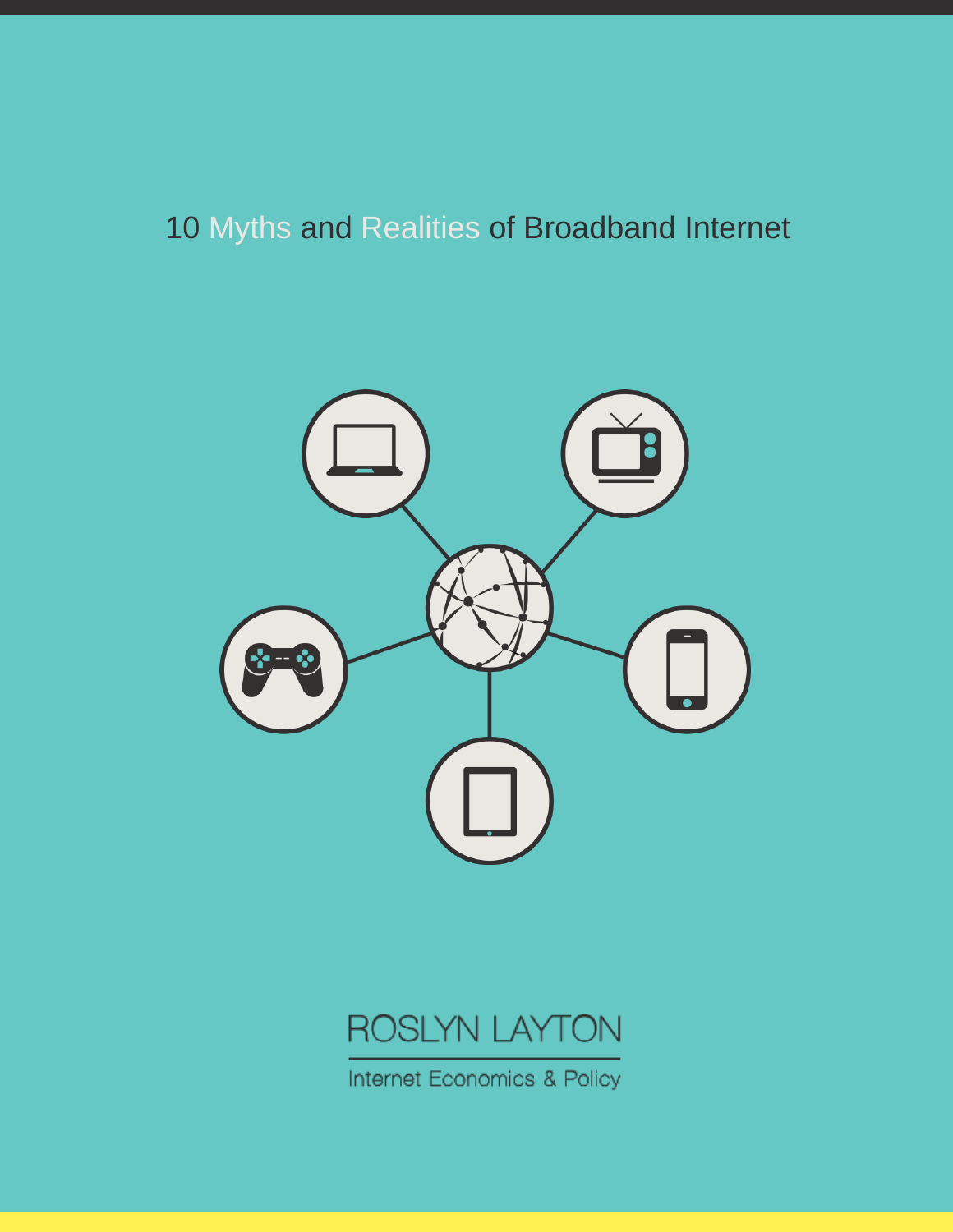## **Table of contents**

<span id="page-1-0"></span>

| 1.  |                                                                                    |  |  |
|-----|------------------------------------------------------------------------------------|--|--|
| 2.  |                                                                                    |  |  |
| 3.  |                                                                                    |  |  |
| 4.  |                                                                                    |  |  |
| 5.  |                                                                                    |  |  |
| 6.  |                                                                                    |  |  |
| 7.  | Americans are missing out on applications because high speeds are not available 21 |  |  |
| 8.  |                                                                                    |  |  |
| 9.  |                                                                                    |  |  |
| 10. |                                                                                    |  |  |
|     |                                                                                    |  |  |

## <span id="page-1-1"></span>**Introduction**

In spite of growing internet penetration, internet investment, and increasing digitization of the American economy, it is interesting that there has been a rise in books and articles claiming that America is falling behind in broadband. These negative assessments defy the data and the everyday experience of the thousands of Americans with whom we interact on a weekly basis. How can a country that is leading the world in the internet be falling behind in the internet?

Having the advantage of perspective we observe that the "America falling behind" mantra is trotted out at least once a decade along with a litany of books and articles. There is a business in peddling bad news, the proverbial *crise du jour*.

More specifically this kind of naysayer-ism that sells books and magazines is a genre called "airport economics", referring to a type of business literature frequently sold at airports. Books such as *Trading Places - How We Are Giving Our Future to Japan and How to Reclaim It (1993) are designed be* read in the length of a cross-country flight. When you take off in New York, the world is coming to an end, but by the time you land in Los Angeles, all will be righted if the author's recommendations are implemented.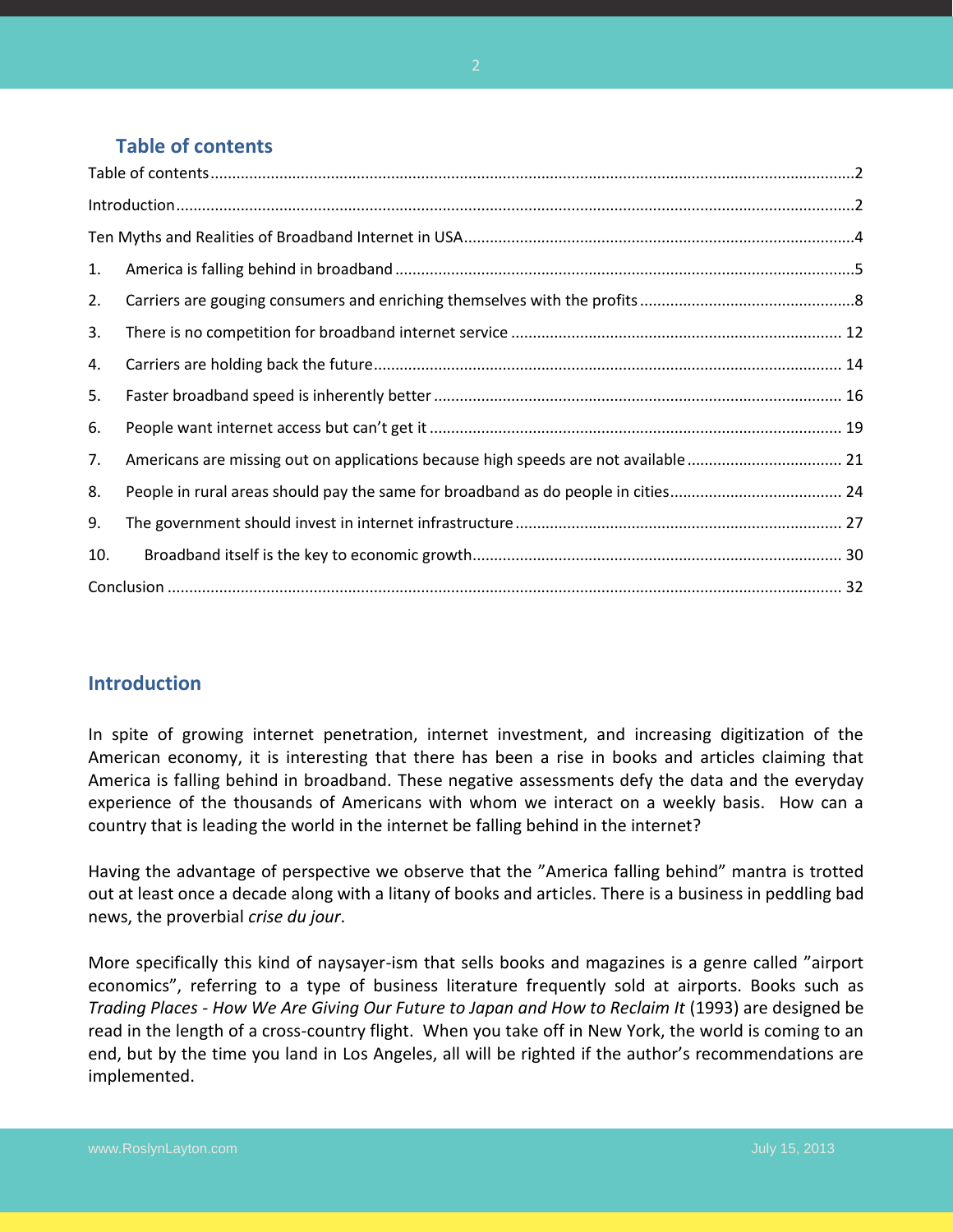When America went through a recession in the 1980s, Japan was vilified for exporting too many high quality electronics and automobiles to the US. *Japan Inc.* was the evil zaibatsu writ large, and when the Mitsubishi Group bought Rockefeller Center, it was a considered game over for the USA. None of these books predicted that the Japanese bubble would burst and the subsequent 25 year recession.

The next wave of America falling behind literature was typified by Tom Friedman's *The World is Flat*. India and China are eating our lunch, we were told. Friedman talked about the 10 flatteners including offshoring and outsourcing. But nearly 10 years since this book was published, the reality is that the US is still leading in software innovation and internet enabled companies.

Then there were a succession of warnings about emerging countries, the Asian Tigers, the BRICs, the Next 11, CIVETS and so on.

Now that we have run out of nations in the "America is falling behind" literature, naysayers turn to issues. Cardozo Law School professor Susan Crawford is the current leader, and she has been joined by journalists David Cay Johnston, David Carr, John Judis and Eduardo Porter, among others. In publications such as the *New York Times*, *New Republic*, *Wired*, *Bloomberg News*, and *Huffington Post* and dozens of other publications, it has become fashionable to write that American broadband internet is unavailable, slow, and expensive and that telecom companies are holding back the future—even though the data shows otherwise. It certainly sells newspapers and books.

After some months, the *New York Times* finally published two op-eds <sup>1</sup> which offered a counter view to the "America is falling behind" mantra.

Academics and authors need to develop a raison d'être for their research. There is fierce competition in academic world for funding, and teachers with bestselling books are assured resources for their institutes, research assistants, and so on. Thus there is a pressure to make an a blockbuster. Having a controversial position which lends itself to headlines and storytelling builds an academic's visibility and brand. Best-selling professors are part of universities' star power, winning them favor with funders, students, and the media.

We have reviewed the various books and articles claiming that America is falling behind in broadband and distilled their messages into 10 myths. For each myth, we provide the relevant data, an explanation as to why the myth persists, an analysis of the myth from different perspectives, and a conclusion about the reality in spite of the myth.

We also provide an international angle. Many of the critics say that broadband is better in other countries, so we have investigated some of these countries and provide studies where we test the assertion that America is falling behind. We hope that this report enlightens readers and encourages them to investigate the issues further.

 $\overline{\phantom{a}}$ 

<sup>&</sup>lt;sup>1</sup>[http://www.nytimes.com/2013/06/16/opinion/sunday/no-country-for-slow-broadband.html?\\_r=1&](http://www.nytimes.com/2013/06/16/opinion/sunday/no-country-for-slow-broadband.html?_r=1&) and <http://www.nytimes.com/2013/06/21/opinion/how-the-us-got-broadband-right.html>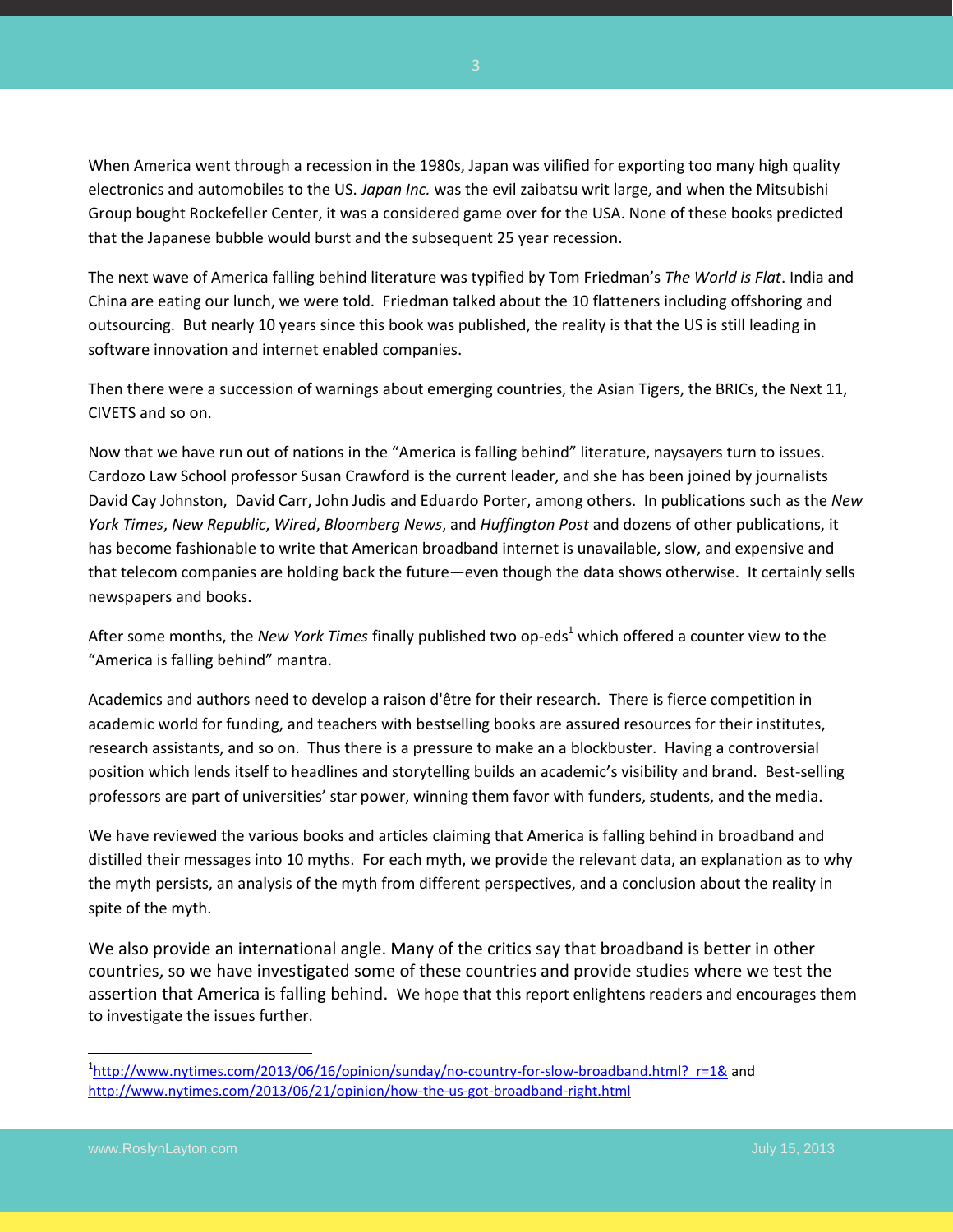<span id="page-3-0"></span>

| <b>Myth</b>                                      | <b>Reality</b>                                                 |
|--------------------------------------------------|----------------------------------------------------------------|
| America is falling behind in broadband.          | The data shows that America is picking up in broadband.        |
|                                                  | Plus America is leading in the world in LTE, the high speed    |
|                                                  | mobile standard.                                               |
| Carriers are gouging consumers and enriching     | Consumers can get broadband internet packages at all           |
| themselves with the profits.                     | budget levels. Financial returns of American carriers are in   |
|                                                  | line with the rest of the world. Globally the telecom          |
|                                                  | industry faces declining profitability, return on capital, and |
|                                                  | annual revenue per user (ARPU).                                |
| There is no competition for broadband internet.  | Americans enjoy robust competition between different           |
|                                                  | types of network carriers.                                     |
| Carriers are holding back the future             | Carriers are in a race for the future.                         |
| Faster broadband is inherently better.           | It's not the speed that matters; it's in the way that you use  |
|                                                  | it.                                                            |
| Americans want internet access but can't get it. | Almost every American who wants broadband can get it.          |
|                                                  | The barriers of price and usability are falling all the time.  |
| Americans are missing out on applications        | The speeds and capacity of broadband are adequate for          |
| because high speeds are not available.           | the applications available.                                    |
| People in rural areas should pay the same for    | The price of broadband varies with the economics of            |
| broadband as people in cities.                   | deployment, but satellite broadband is available to nearly     |
|                                                  | all Americans for the same price.                              |
| The government should invest in internet         | The government should invest in digital literacy.              |
| infrastructure.                                  |                                                                |
| Broadband itself is the key to economic growth.  | Broadband is one of many important factors for economic        |
|                                                  | growth.                                                        |

## **Ten Myths and Realities of Broadband Internet in USA**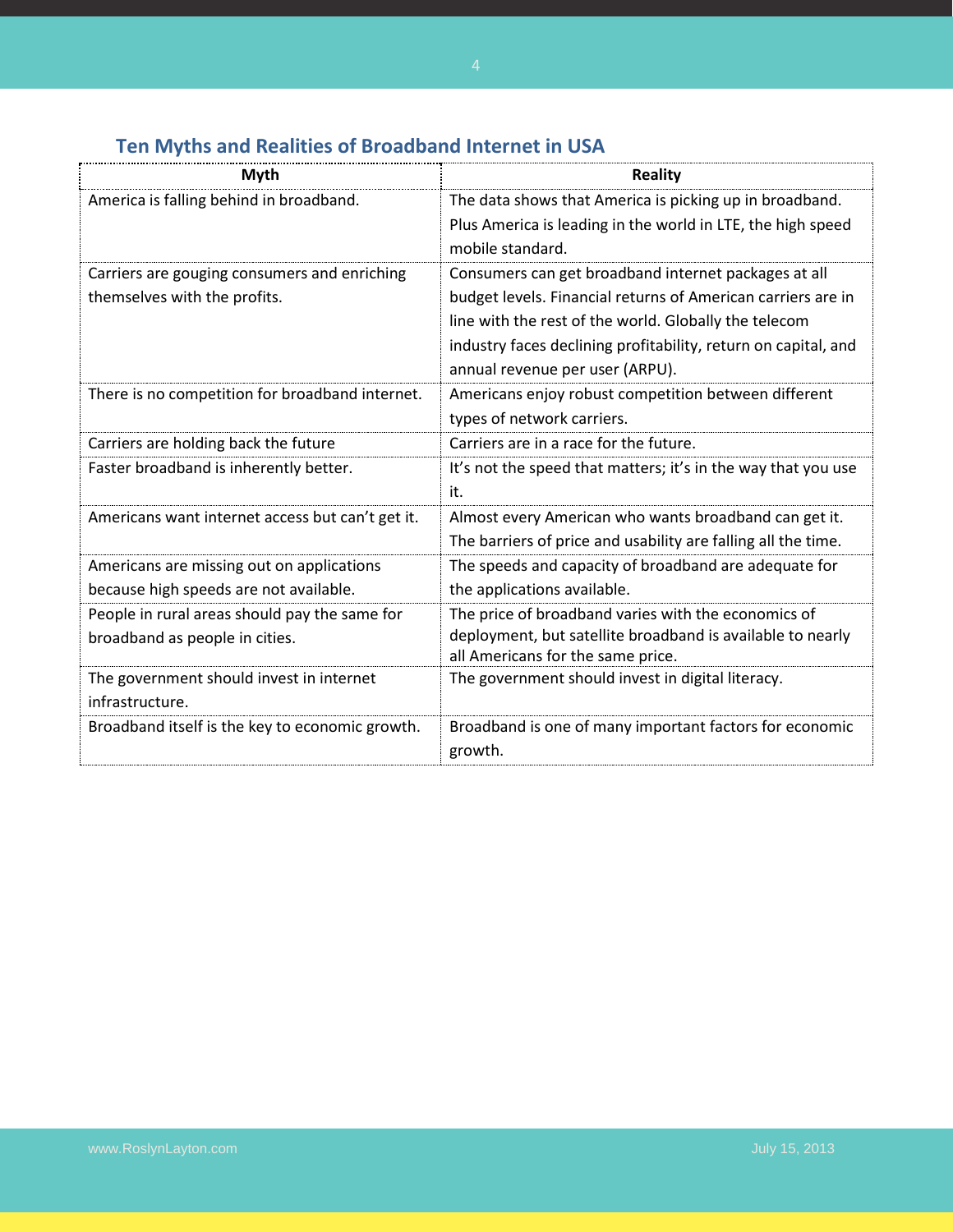## <span id="page-4-0"></span>**1. America is falling behind in broadband**

#### **Myth**

The USA, once the world's leader in broadband internet networks, lags behind in broadband speed as other countries, namely South Korea, Japan, Sweden and Denmark which do a better job to deploy high speed networks.

#### **Where this myth comes from**

This charge has been mentioned intermittently in the media in the last few years. It was the fact that America ranked #22 in Akamai's measurement in 2009. Since then, the U.S. has risen to #8 in that study and is rising faster than its competitors. The book *Captive Audience: The Telecom Industry and Monopoly Power in the New Gilded Age* by Cardozo Law School professor Susan Crawford uses the 2009 figure, and that old number is frequently repeated in the media.

Other quoted data comes from the Organization for Economic Cooperation and Development (OECD). While it offers the most comprehensive data set on different aspects of broadband, some measures maybe four or five years old.

#### **Some explanations on why the myth persists in spite of data**

Journalists misunderstand the data or quote outdated statistics. There are many studies of broadband speeds, deployment, adoption and investment. Some are published every two years. Each study has a different methodology and may focus on different variables: subscriptions, speeds, prices, bundles and so on. Also, country comparisons are not necessarily meaningful. Not all countries are created equally. Thus differences in geography, population, market structure, population density, education, income, taxation and so on can drive one country to perform well on one measure but poorly on another. Holding other variables constant, a study measuring broadband per capita vs. household subscription will have different outcomes. At any one time, it is possible to cherry pick the data to prove that America is doing well or poorly. The point, however, is too look at the trend in reliable data over time.

#### **Facts**

As for the leading studies of broadband, America ranks...

- #6 in in the percentage of users with performance faster than 10 Mbps (OECD).
- #7th in "High Speed Broadband Adoption" (the proportion of IP addresses with an Average Connection Speed greater than 10 Mbps), a tie with Sweden (OECD).
- #7 in increase in broadband penetration (OECD).
- #8 in fastest internet broadband speeds, and America is moving faster than 9 of the top 10 nations (Akamai).
- Broadband connections of at least 6 Mbps increased by 24% and connections of at least 10 Mbps increased by 26% (FCC).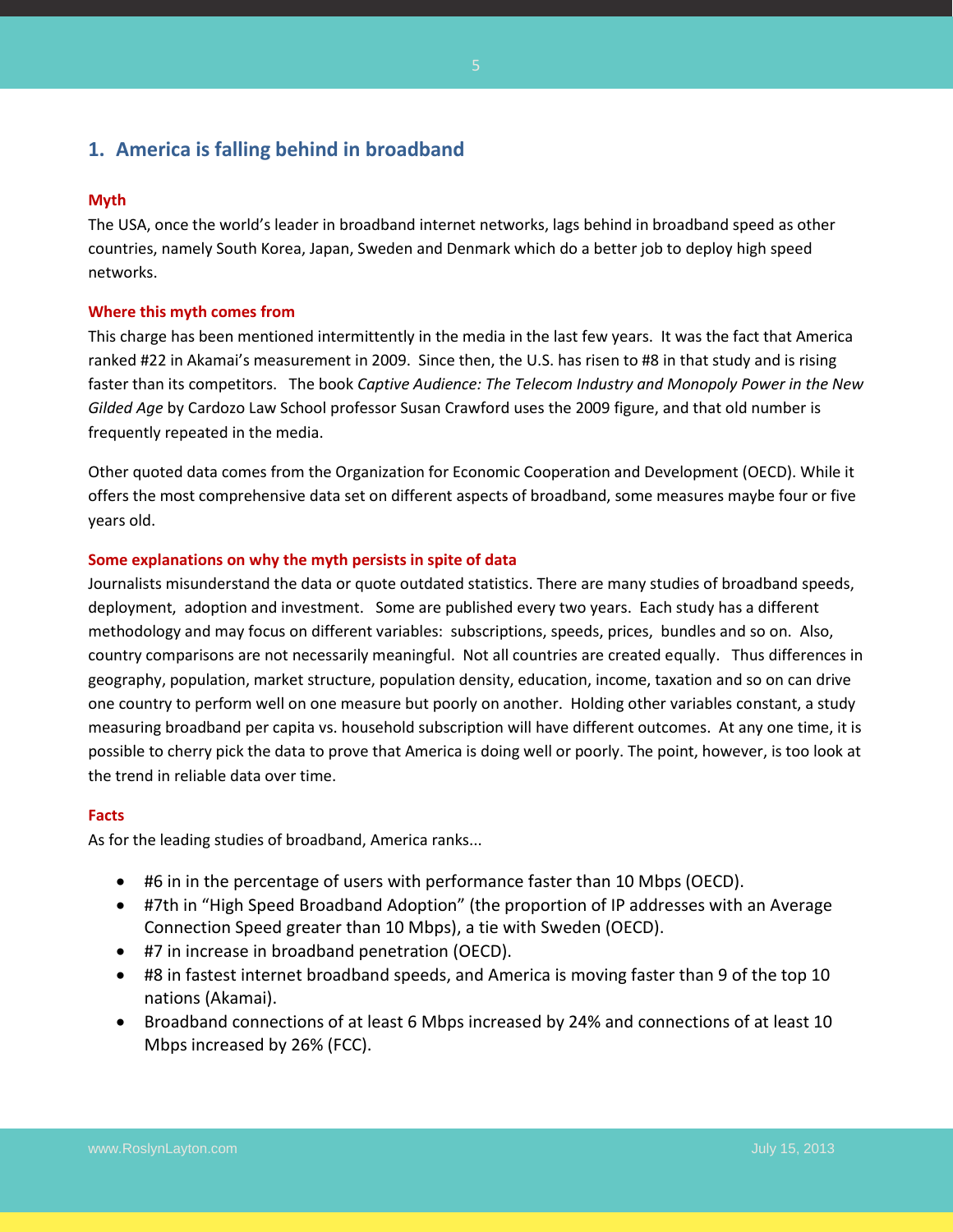- The average network capacity of all broadband connections in the United States was 31.5 Mbps in the fourth quarter of 2012 (Akamai)-
- ISPs continue to closely meet or exceed the speeds they advertise (FCC).
- 1 million new broadband subscriptions were added in the first quarter of this year in the USA (Leitchman Research)

But many will not be satisfied with these results. They want to America to be #1 regardless of the circumstances. In that case they should measure the speeds of some US cities. New York, Washington, and San Francisco have *faster* broadband speeds than the current fastest countries South Korea, Japan, and Denmark.

#### **Data**

- The Akamai State of the Internet Q4 2012 measures actual internet speeds and reports them every quarter. Akamai, the world's leading content delivery network (CDN), collects over 1 billion unique IP addresses per day. This report is differs from the OECD which compiles comparisons based upon government surveys, not live traffic data. Bear in mind that Akamai measures actual speeds, not possible speeds. The possible speeds could be higher. A subscriber may have the option to purchase 50 Mbps but only choses 10 Mbps. It works like a speed meter on a highway. The meter measures the actual speed of the car at the time, but the car could travel much faster at a different point but not be captured by the meter. Using only Akamai to judge speeds can lead to the wrong conclusions, as it does not capture the possible speeds that pass a household. <http://www.akamai.com/stateoftheinternet/>
- The OECD Broadband Portal offers a wealth of information on countries around the world and is the most comprehensive, albeit imperfect, data set. The OECD gathers its information by sending a survey to the national government of each country. Depending on the measure, the data may come from different years, but many kinds of data are collected and help to create a holistic picture for each country.

<http://www.oecd.org/sti/broadband/oecdbroadbandportal.htm#Coverage>

- The FCC provides a series of reports on broadband and updates them frequently. See the International Broadband Data Report (IBDA) from August 2012. This report is compiled by FCC staffers who collect the broadband data published on national websites around the world [http://www.fcc.gov/document/international-broadband-data-report.](http://www.fcc.gov/document/international-broadband-data-report) Measuring Broadband in American from February 2013 gives valuable insight to different kinds of competition and providers in the USA.<http://www.fcc.gov/measuring-broadband-america/2012/july>
- Network equipment providers such as Cisco Systems Inc. and cohorts Alcatel-Lucent, Ericsson and others are in a position to collect valuable data because they provide the network equipment across which data travels.
- The Information Technology & Innovation Forum (ITIF) provides an excellent report "The Whole Picture: America's Broadband Networks", deconstructing the leading studies and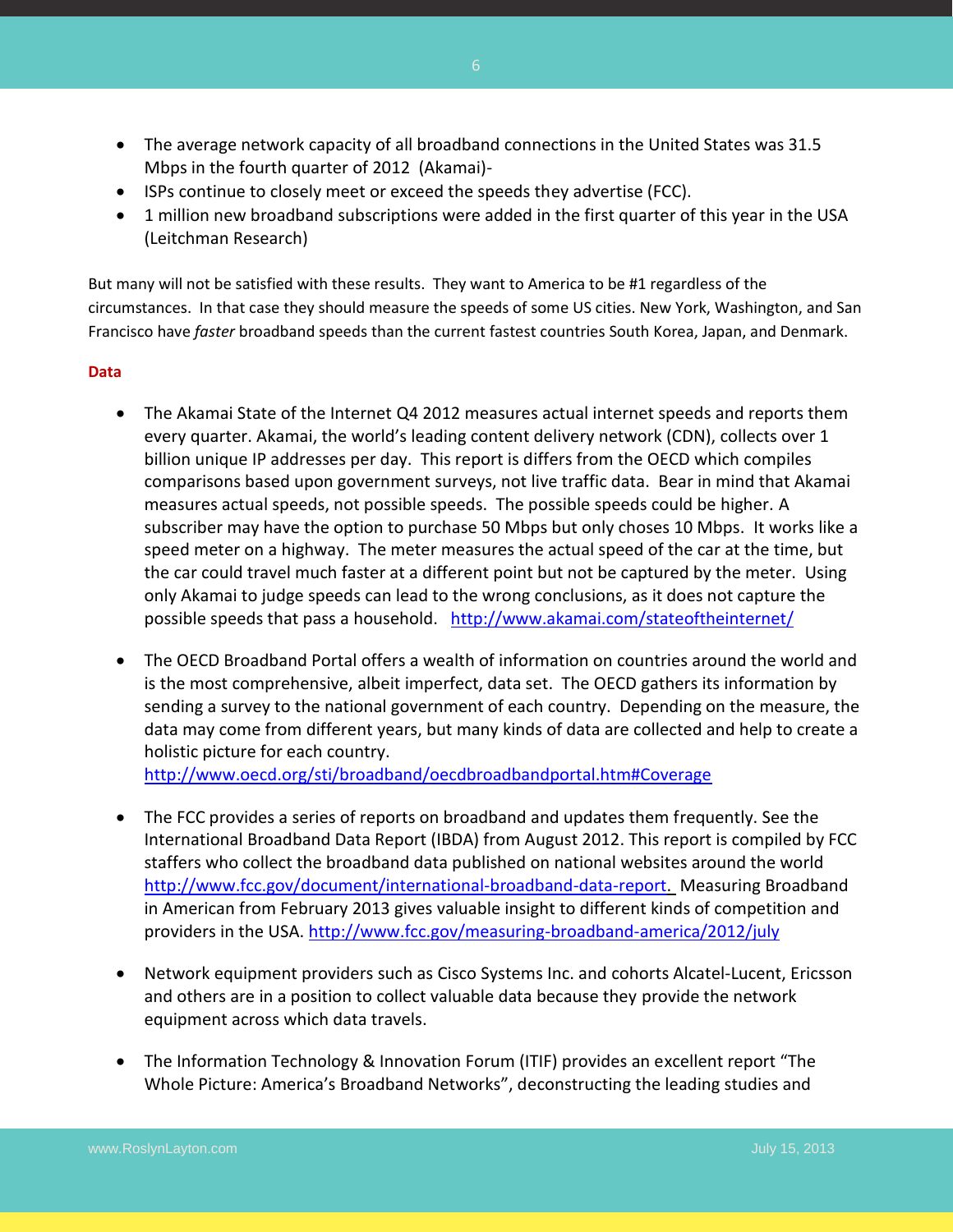helping to put the different variables in perspective. It notes "Of the nations that lead the United States in any of the four key metrics (deployment, adoption, speed and price), no nation leads in more than two".<sup>2</sup>

#### **Analysis**

Why are there two opposing views? America can't be both picking up and falling behind in broadband. To a certain extent, any person can cherry pick data to create a particular story. However, it's the trends over time that matter as well as a holistic understanding of the date. Yes, we can find at any one moment or on a particular measure that the US isn't doing so well, but it's the long term trends that matter across the broadband performance (deployment, adoption, speed and price). The data tells a consistent story: the U.S. is doing well and getting better.

Psychologists talk about a phenomenon called "attitude polarization". This is when a person sees data that contradicts his beliefs, he does not revisit his position, but holds to his beliefs even more. If a person has built a brand on telling a particular story, then he will be reluctant to revisit his position.

You can always fall back on your own experience. How is your internet today compared to 10 years ago? How much would it cost for your to get content and communication services if you didn't have broadband? Consider what you spend per month on internet service in context of other expenses. For most people, it's about the same as their daily Starbucks allowance.

#### **Reality**

The data shows that America is picking up in broadband. Plus America is the undisputed leader in the deployment and adoption of LTE, the high speed mobile standard.

 2 http://www2.itif.org/2013-whole-picture-america-broadband-networks.pdf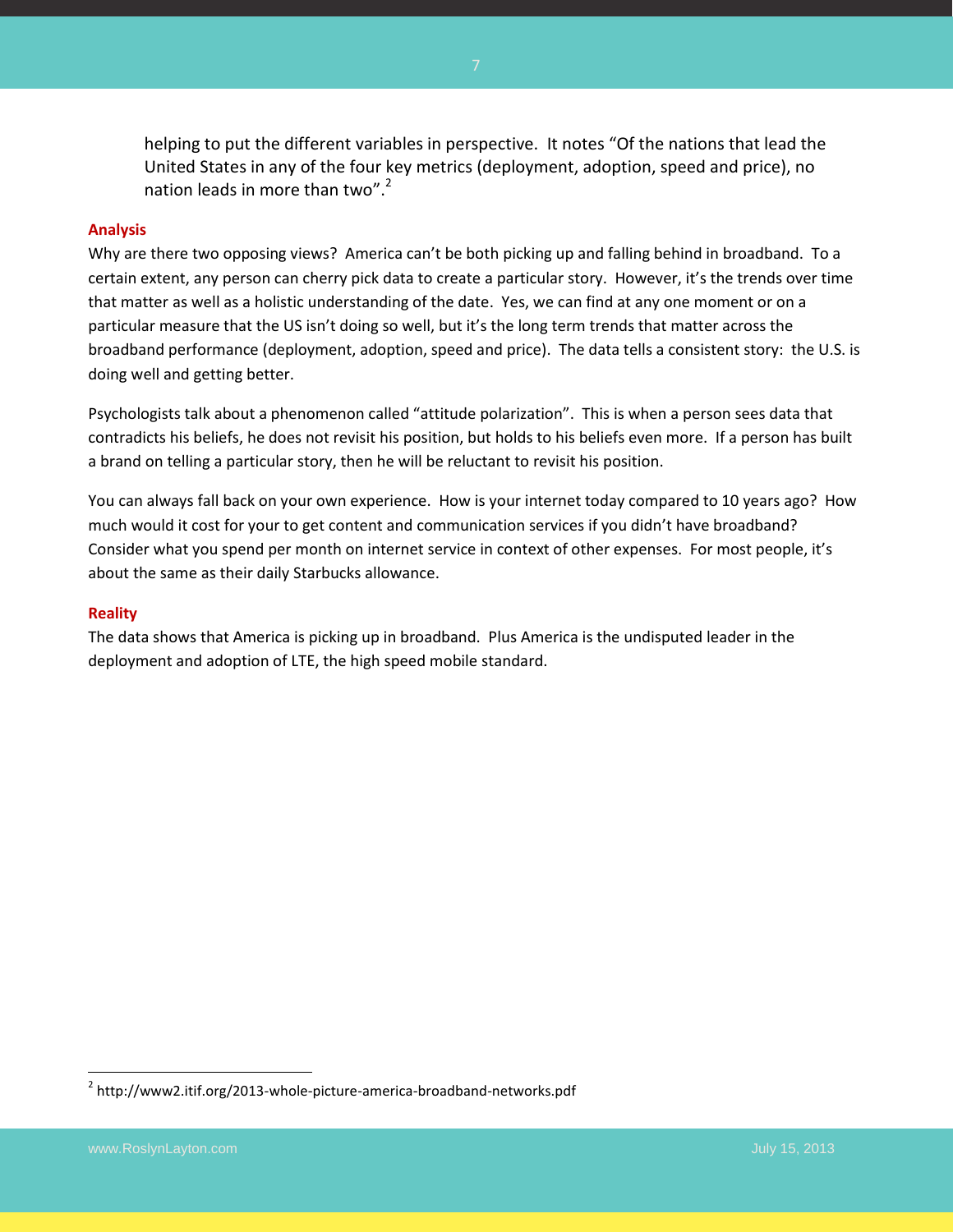## <span id="page-7-0"></span>**2. Carriers are gouging consumers and enriching themselves with the profits**

#### **Myth**

Compared to other countries, Americans are paying more for slower speeds. Carriers are using the profits to enrich their shareholders, not to improve their services or to invest in infrastructure.

#### **Where this myth come from**

Americans recall the antitrust action against AT&T where it was shown that the company had overcharged consumers and blocked competitors. For 10 years, AT&T had to report to the courts about their activities. AT&T's market power is sufficiently tamed by competitors today, and this blog explains why.

#### **Possible explanations why this myth persists**

People may confuse revenue with profit. There is no doubt that large telcos such as AT&T earn a lot of cash. With millions of customers and businesses as subscribers, they earned \$127 billion in 2012. However, they also have operating costs of more than \$114 billion, as well as the cost of rolling out an LTE network across the USA.<sup>3</sup> Things add up when you are running an operation of fixed line and wireless service and employing 241,000 people. They ended 2012 with an unaudited profit margin of 5.7%<sup>4</sup>, hardly a profit margin that would be considered a "gouging of customers".

It is easy to use the internet to check list prices for broadband internet in other countries, but without proper adjustment, these numbers do not make a fair "apples-to-apples" comparison.

Many don't know how to check for other providers in their location. The National Broadband Map at broadbandmap.gov is a handy tool to find competing providers as well by entering "broadband" plus one's zip code as a search query. Satellite broadband with at least 15 Mbps is also available to nearly all Americans.

Being on the internet, people are habituated to things being "free". For example, free calling on Skype and free searches on Google. People deduce that internet connections should be free, without understanding that these services require investment in real equipment and infrastructure. Moreover the so called free services on the internet may entail tradeoffs in privacy.

#### **Facts**

 $\overline{\phantom{a}}$ 

- Americans pay more for mobile service than Europeans (an average of \$69 in the USA versus \$39 in Europe), but they use five times as many voice minutes and twice as much data. (GSM Study)
- Entry-level pricing for American broadband is the second lowest in the OECD, behind Israel. (OECD, Berkmann)
- American cable companies had 82% more additions in Q1 of 2013 than in 2012, nearly 800,000 new subscriptions in total (Leichtman Research).

<sup>&</sup>lt;sup>3</sup> http://www.att.com/Investor/ATT\_Annual/2012/downloads/att\_ar\_2012\_financials.pdf

<sup>4</sup> http://www.att.com/gen/landing-pages?pid=5718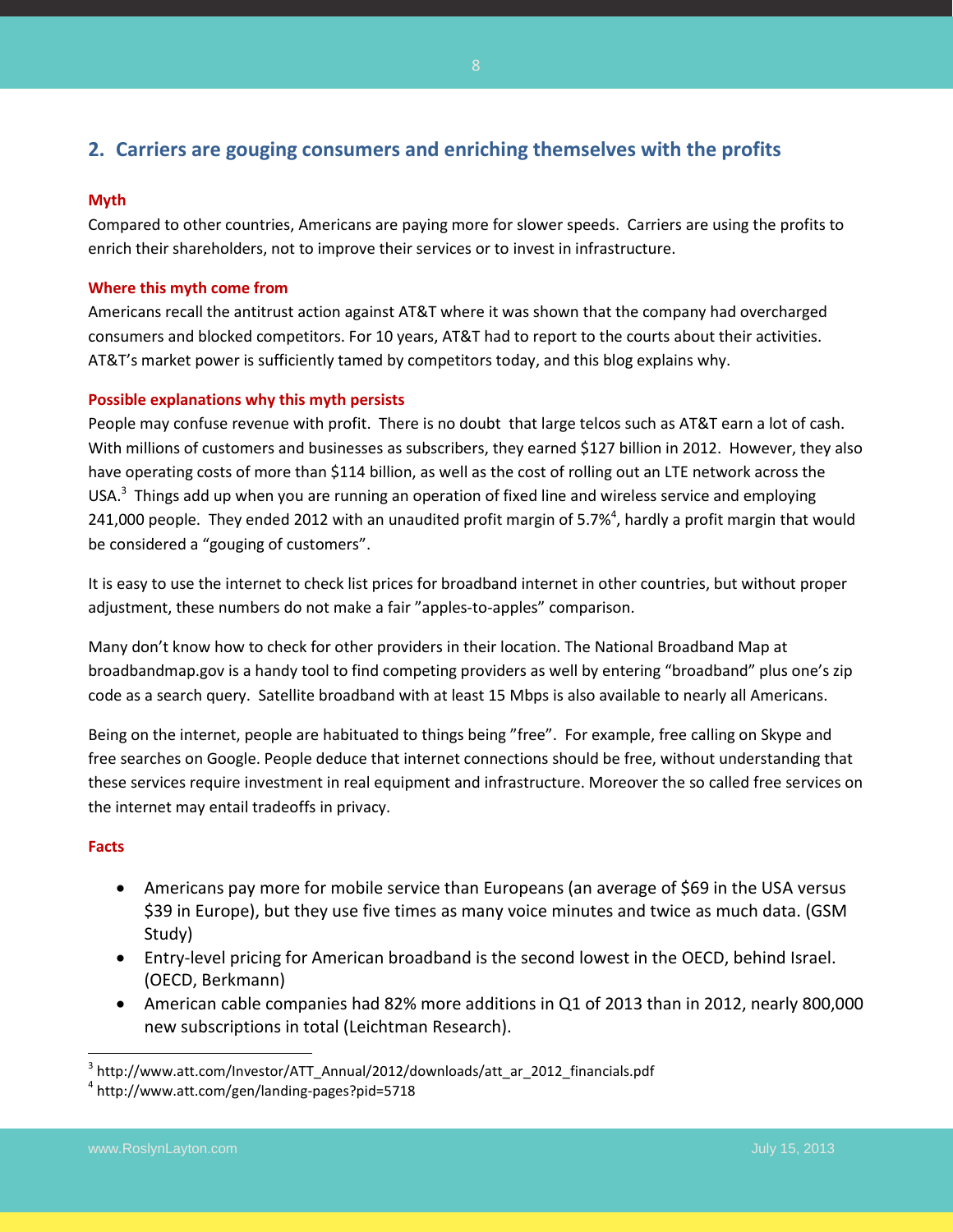American DSL companies had 99% more additions between the same two periods, some 315,000 new subscriptions. (Leichtman Research)

#### **Analysis**

The telecom industry has been on a seven year decline globally for returns on invested capital (ROIC) and average revenue per user (ARPU). Financial analysts ascribe this to increased competition and deregulation. "Operators have to invest in their networks or they'll disappear -- competition is too cut-throat not to," notes Stéphane Téral, principal analyst for mobile infrastructure at Infonetics Research.

Comparing prices for telecommunications services across countries is a slippery slope. The market price of two different countries may not reflect the same inputs. The price can vary for many reasons including the network type, the network speed, the type of subscriber (individual, business, company etc), whether the item is sold in bundle, whether the subscriber has a certain exemption, taxes, and other factors. Economists and financial analysts who study prices have to build dynamic models to reflect these factors. It is a quite a different matter than simply checking the internet for a carrier in another country and making a meaningful comparison.

While many may mention low prices in Japan and South Korea, the reality is that consumers there actually pay for their broadband three times: once with their taxes (broadband networks are subsidized), once through their rent (landlords required to pay for upgrades), and once on their broadband bill. Compared to the US which is mainly a private carrier-funded market, Americans only have to pay once, and they pay what it costs.<sup>5</sup> So Americans who don't want to connect to the internet, don't have to pay for it at all.

Consider it another way. There is nothing wrong with paying more for something that is faster and better. Cars cost more today than they did 10 years ago, but we don't complain about the increased cost. We pay more because we get more: design, speed, safety and so on.

As cursory comparison on cable prices between America and Europe shows that Americans typically get more channels and content than their European counterparts.<sup>6</sup> Plus many European countries impose taxes as high as 25% on telecom and cable services. Don't forget that television in Europe was largely public until twenty years ago. There was one station, the public TV channel, and that was paid for through taxes.

As for mobile prices in the last ten years, we have had nothing less than a **6 million fold improvement** in mobile broadband prices. In 2003 a mobile broadband data plan cost \$1.75/MB. It took 150 hours (about a week) and \$1200 to download a CD of music. Today we can get 5 GB of mobile broadband on a 4G with speeds of 20 Mbps or higher. To stimulate adoption of new LTE networks, providers offer LTE at the same price as 3G; consumers are therefore getting tomorrow's technology at today's prices. Read the recent study by GSM, the global trade association for the mobile industry. They are worried that Europe is lagging behind the US.

 $\overline{a}$ 

<sup>&</sup>lt;sup>5</sup> This video offers and overview of the statistics on broadband. Watch ITIF Senior Policy Fellow Richard Bennett describe how the numbers stack up. http://www.itif.org/media/whole-picture-where-americas-broadband-networks-reallystand#video

<sup>6</sup> http://papers.ssrn.com/sol3/papers.cfm?abstract\_id=2258747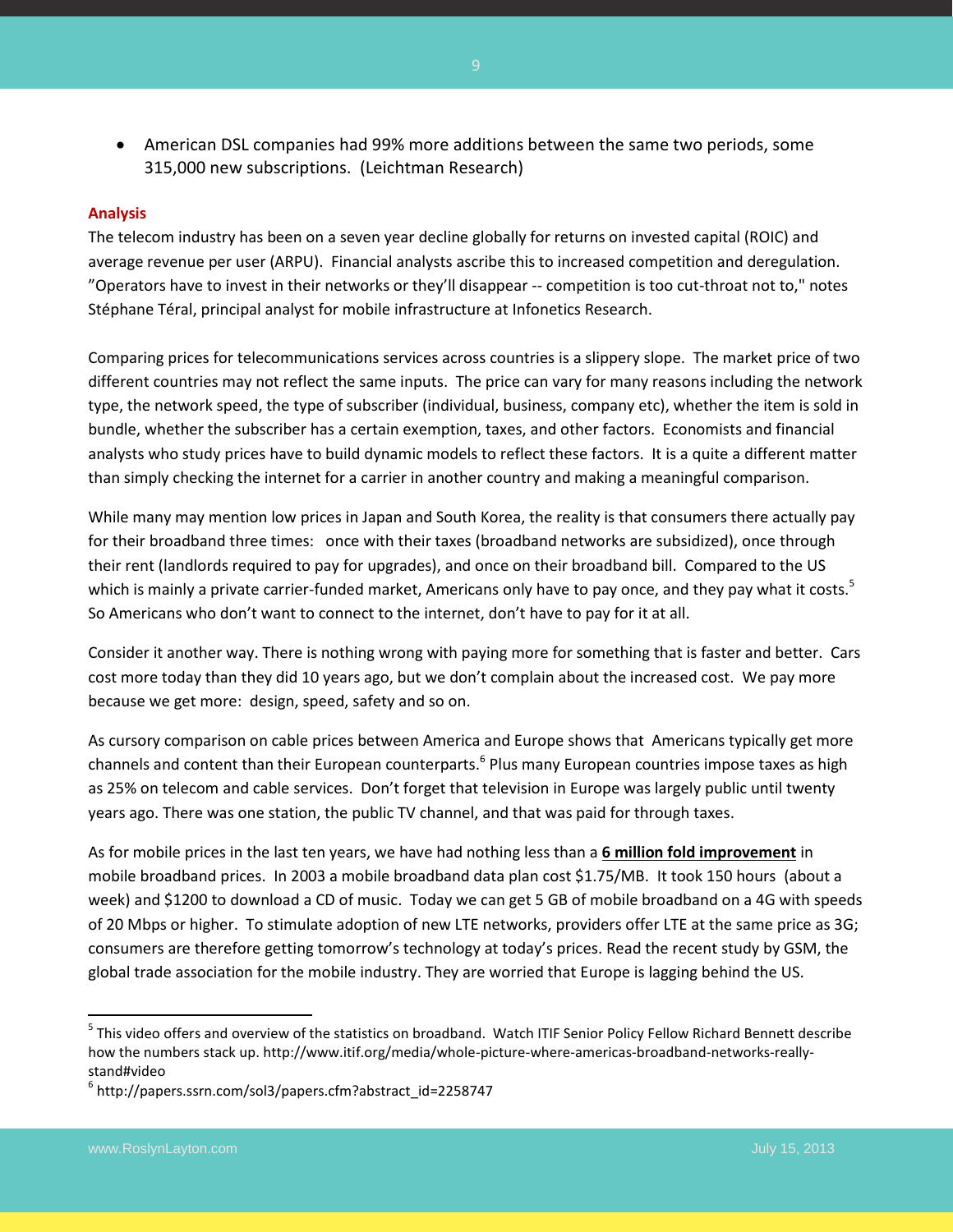The bottom line is that American broadband scales with usage. Americans who want an entry level internet connection can only get it cheaper in only 2 countries. Thereafter, if they want faster speeds, they pay for it. That is only fair. This means that for as little as \$20, people can be assured bandwidth to do essential email and web browsing for job applications, online banking, and so forth. Having access to real time entertainment is not a human right, and it is not fair that other network users should subsidize bandwidth so others can watch movies and share pirated content.

As for high speed broadband which customers spend upwards of \$100 per month or more, those prices are not out of line with a daily Starbucks beverage. What is the value of all the content and applications, as well as the ability to communicate via voice, email, and other ways? Certainly as much as a latte.

As for carriers that take risks in investing in new technologies, it is also fair that they should receive a return on their investment. Shareholders won't invest in a company otherwise. The telecom industry invests upwards of 13% of sales back into their infrastructure, significantly higher than other equipment industries. In some years, American carriers have invested even more.

At the end of the day, people would not buy subscriptions if they felt that broadband packages were too highly priced and/or not worthwhile. The fact of the matter is that the number of new broadband subscriptions is increasing year over year. More people are more getting broadband, not less.

#### **Data**

- Read the GSM study on mobile<http://www.gsmamobilewirelessperformance.com/>
- The OECD broadband portal has the most comprehensive study of prices across the world. <http://www.oecd.org/sti/broadband/oecdbroadbandportal.htm#Coverage>
- Yochai Benkler of Harvard's Berkman Center made a definitive study of broadband policy globally. He observed that American entry level prices for broadband are some of the lowest. See page 59. [http://transition.fcc.gov/stage/pdf/Berkman\\_Center\\_Broadband\\_Study\\_13Oct09.pdf](http://transition.fcc.gov/stage/pdf/Berkman_Center_Broadband_Study_13Oct09.pdf)
- Merrill Lynch Bank of America has a department dedicated to the analysis of the global telecommunications industry. They collect all the available public information on the telecom industry and collate it into a massive database. Their position is that the long term profitability of telecommunications is declining on account of competition, regulation, and regulatory uncertainty.
- Valueline makes a survey of return on capital (ROC) of 120 industries and 25,000 firms globally. In 201 it listed the global telecommunication industry with an ROIC of 12.65%. Computer software (e.g. companies such as Microsoft) had the highest ROC of 43%; internet companies are 21.54%, and entertainment technology, 19.51% Telecom services fall in the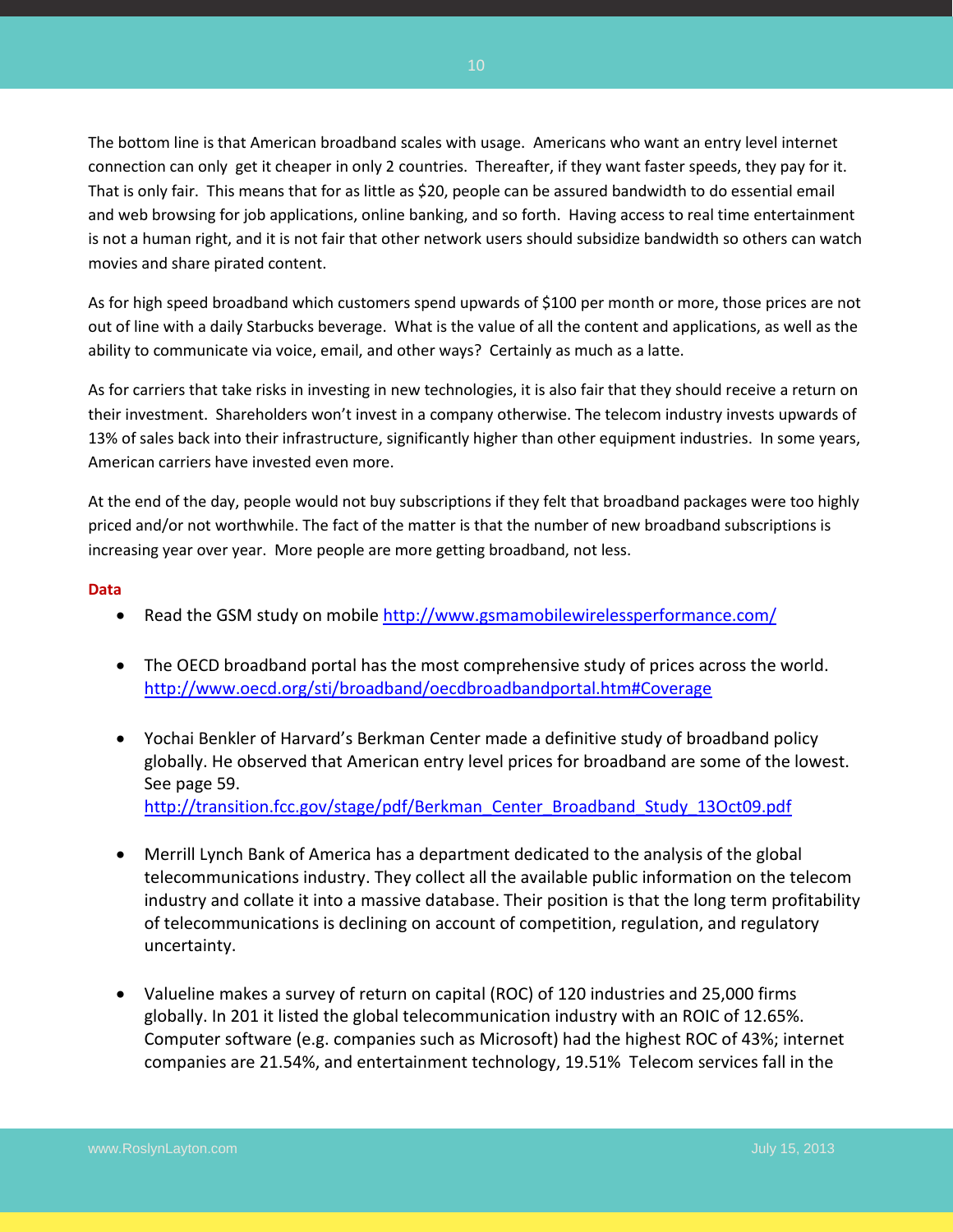lower bottom half of all global industries, 13.66% in ROC, placing it just above the publishing industry. [http://people.stern.nyu.edu/adamodar/New\\_Home\\_Page/datafile/roe.html](http://people.stern.nyu.edu/adamodar/New_Home_Page/datafile/roe.html)

 The Leitchman Research Group publishes quarterly data on broadband subscriptions. <http://www.leichtmanresearch.com/press/052113release.html>

#### **Reality**

Consumers can get broadband internet packages at all budget levels. Financial returns of American carriers are in line with the rest of the world. Globally the telecom industry faces downward trends of profitability, return on capital, and annual revenue per user (ARPU).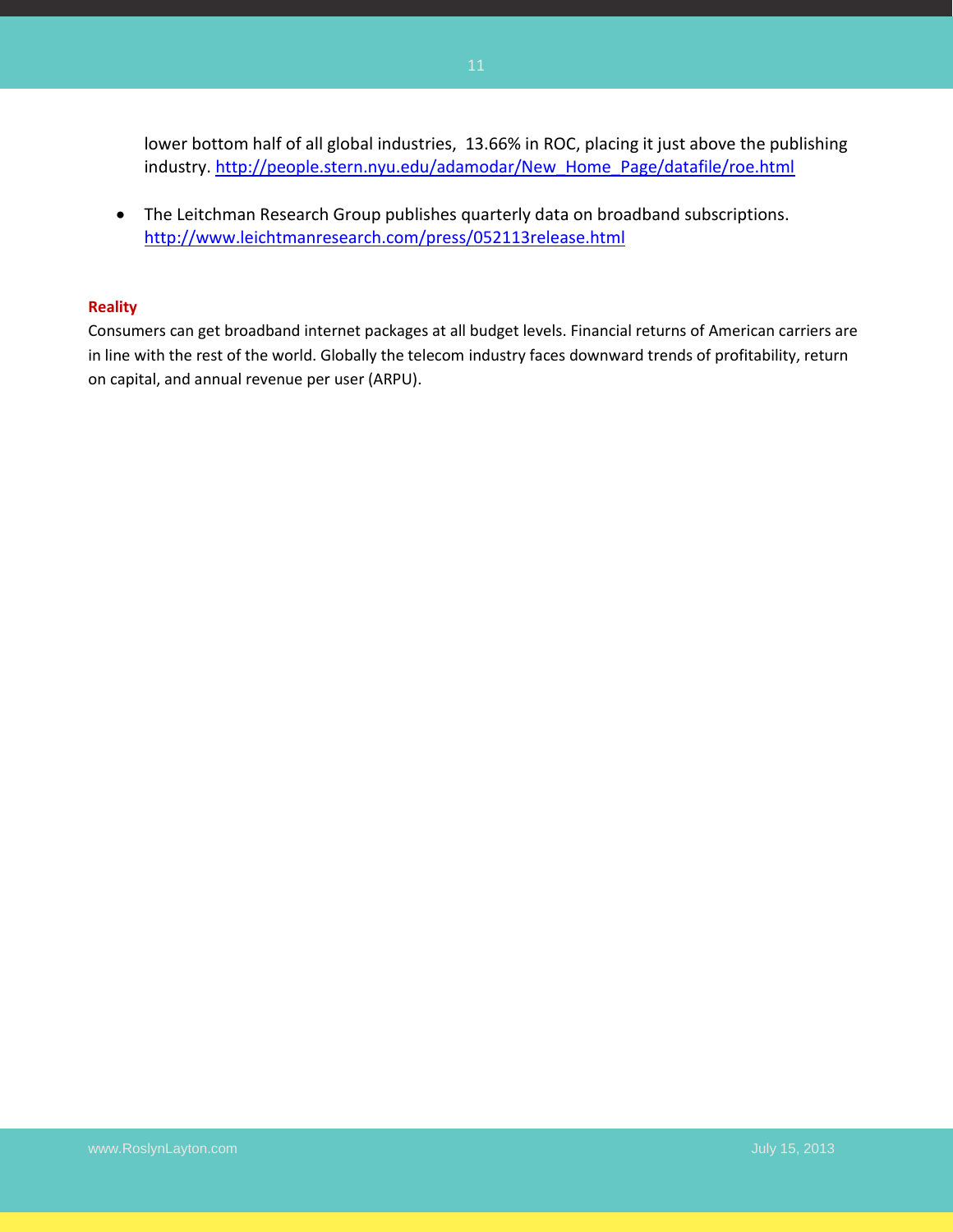## <span id="page-11-0"></span>**3. There is no competition for broadband internet service**

#### **Myth**

Americans are held captive by just two wire line broadband providers and just two wireless broadband providers.

#### **Where this myth comes from**

Susan Crawford uses this literary trope in her book to create an archetypal dichotomy. It is a literary invention that makes for a good story but is not grounded in the facts.

#### **Possible Explanations**

In common discourse people like to talk about monopoly and duopoly to make a dramatic effect or to emphasize a pre-existing belief. It's a shorthand, but an incorrect one. The reality is that the broadband market is more complex.

#### **Facts**

The OECD ranks the USA #3 in the world for competition between carriers of different types of technology. Americans can access broadband in many ways: cable, DSL, fiber, mobile, and satellite. Plus broadband providers also face competition from communication technologies on top of their networks.

#### **Analysis**

The fact from the OECD demonstrates that innovation creates competition better than regulators. A network can expire just like a gallon of milk. Providers have to upgrade their network, or they lose customers.

Competition between different types of networks drives companies to upgrade. The DOCSIS innovation, a format that allows more data to travel faster, made cable companies broadband providers. That development forced the traditional broadband providers, the DSL companies, to upgrade their networks so they didn't lose customers. Not only do DSL companies offer TV over copper, they are teeing up the next innovation, vectored DSL, a technology that is cheaper and maybe even faster than fiber. All wire line players face competition from wireless providers. New mobile technologies get people online who would have never subscribed to broadband over DSL or cable.

Here is a way to think about it. If you want to go from New York to Los Angeles, you have a few options: you can take a car, bus, train, or plane. This is called intramodal competition, or competition between types of technologies. If you choose flying, you have a number of airlines to choose from. The broadband market has this similarity with the transportation market.

Competition also affects the broadband market in the form of applications, specifically a class called "over the top" or OTT. Consider Skype, a novel application that succeeded in nothing less than forcing the price for long distance to plummet around the world. Carriers used to make much of their revenue from long distance, but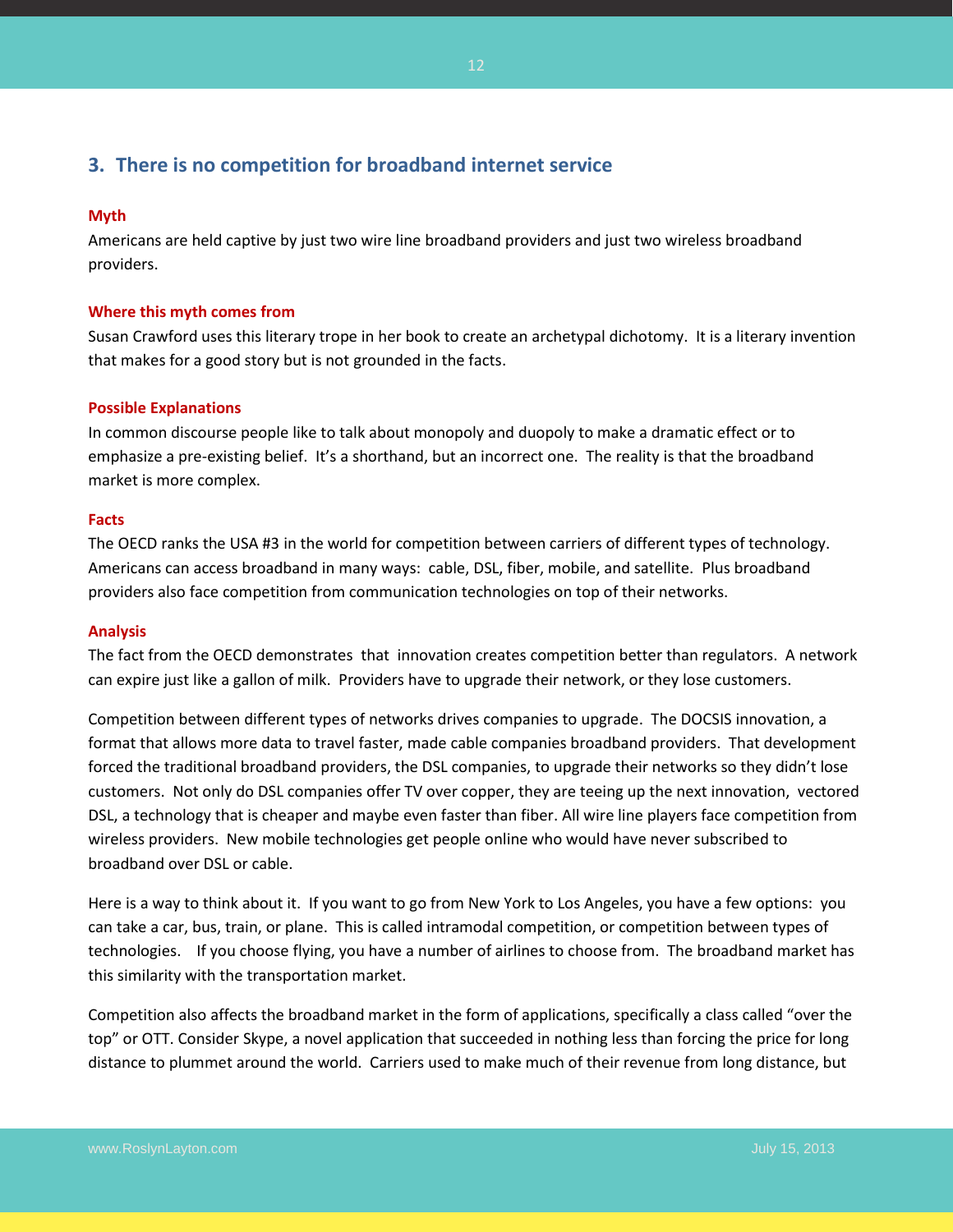no more. Skype competes for consumers for communication services by using the very carriers' wires with whom its competing.

On demand video is another innovation that consumers love. OTT video providers include Netflix, Hulu and Amazon. Netflix takes up one-third of all downstream wire line traffic in the US today. It is pushing the cable industry to improve its offering. Cable companies now offer videos for rent as well as different kinds of content and programming to compete with Netflix. Like Skype, Netflix competes with the cable company on the cable company's own wires, as it were.

WhatsApp and Facebook are other OTT applications. Instead of buying an SMS package from a carrier, people use these free applications. The revenue carriers used to earn from SMS is all but disappearing because of free message services that are frequently more cool and fun than traditional SMS. With Facebook, you already have your address book on the platform. There's no need to enter phone numbers.

To be sure, there are important issues about how to divide the spectrum. Historically regulators wanted to maximize the revenue for the government. Companies such as Sprint, MetroPCS, and Clearwire paid so much for licenses that they had no money left to run their businesses. On top of that, they made strategic mistakes in choosing the wrong technologies (CDMA, WiMAX etc). Susan Crawford points out that people are leaving the upstarts to go to the incumbents. But should we should hardly blame the incumbents for their competitors' missteps. It is not the role of regulators to compensate for companies that can't run their businesses well.

In any case, it's not the number of competitors that matters; it's the level of technology. The difficulty for many consumers is not in suffering under a monopoly, but rather making sense of new innovations and providers. They feel overwhelmed by too many choices. That itself has become a business opportunity solved by clever device companies.

Part of Apple's success was making beautiful, simple products that people could understand. Once the iPhone appeared, people finally grasped the meaning of a smartphone. With the iPad, people who never got online before, now send emails and share pictures. Compared to the early days of dial-up, the internet experience today is cool and fun, and getting online is as simple and intuitive as buying a cup of coffee.

#### **Data**

The National Broadband Map maintained by the FCC and the National Telecommunications and and Information Administration (NTIA.) [www.broadband.gov.](http://www.broadband.gov/) In many communities, consumers have three or more choices for broadband access for the same network type.

#### **Reality**

Americans enjoy robust competition between different types of carriers.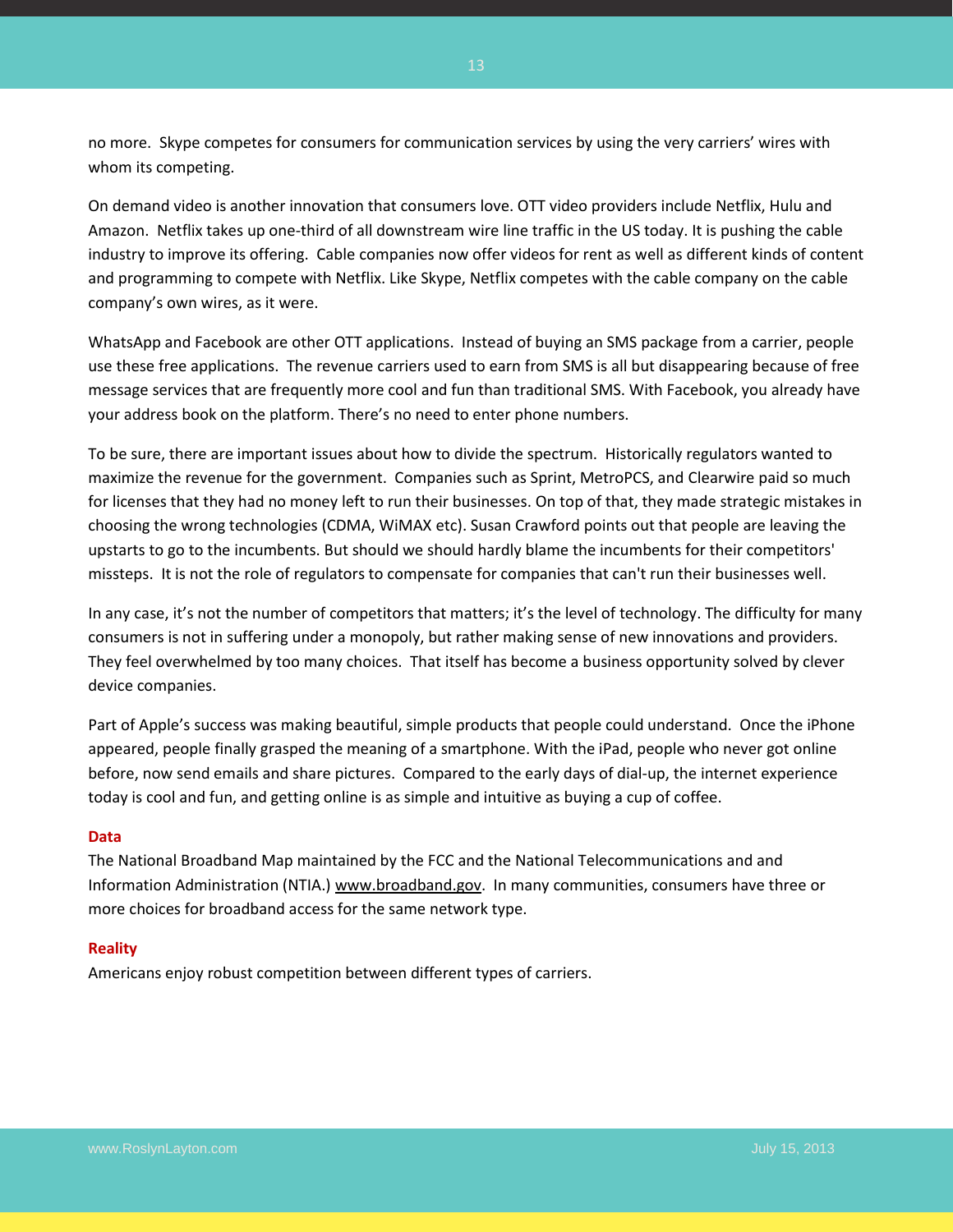## <span id="page-13-0"></span>**4. Carriers are holding back the future**

#### **Myth**

Carriers don't want to invest in new technologies or in expanding their network. They simply want to "harvest" returns from existing customers and infrastructure installed decades ago.

#### **Where this myth comes from**

*New York Times* journalist David Carr interviewed Susan Crawford in an article titled "Telecom's Big Players Hold Back the Future".

#### **Facts**

- North American carriers make up one quarter of the world's internet infrastructure investment (Infonetics).
- America leads the world in the adoption of 4G/LTE mobile broadband (FCC).
- American carriers made the largest fiber buy in 2011, some 18 million miles of fiber optic cable. In the last few years American firms bought more fiber optic cable than all of Europe combined.<sup>7</sup>

#### **Analysis**

Cable companies used to offer only pay TV. The innovation called DOCSIS (data over cable service interface specification) allowed cable TV providers to turn themselves into broadband players. In addition to TV, they offer broadband internet and voice/telephone services. They could not compete if they didn't upgrade their network. Furthermore the DSL provider now has to offer you TV to stay competitive with the cable company.

"We're seeing a telecom capex hike as operators around the world ramp their spending like crazy to launch LTE networks, modernize their mobile networks, and carry out national wire line broadband initiatives," notes Stéphane Téral, principal analyst for infrastructure at Infonetics Research.

In addition to network upgrades, carriers race to the future by ensuring that consumers adopt the new technology. Carriers create incentives to get consumers to upgrade to new technologies. These incentives include

- 1. Free and reduced priced equipment, such as set top boxes, as part of cable packages
- 2. Free and reduced price handsets. The iPhone would have never become the success it is if carriers offered the phone at full price.
- 3. Free content delivery to content providers. The business models of websites on the internet are predicated on free delivery of their content to end users. Having to pay for content delivery would cripple Google and Netflix.

 $\overline{\phantom{a}}$ 

<sup>&</sup>lt;sup>7</sup> CRU International Ltd, *CRU Monitor: Optical Fibre and Fibre Optic Cable* (London, September 2012), http://www.crugroup.com.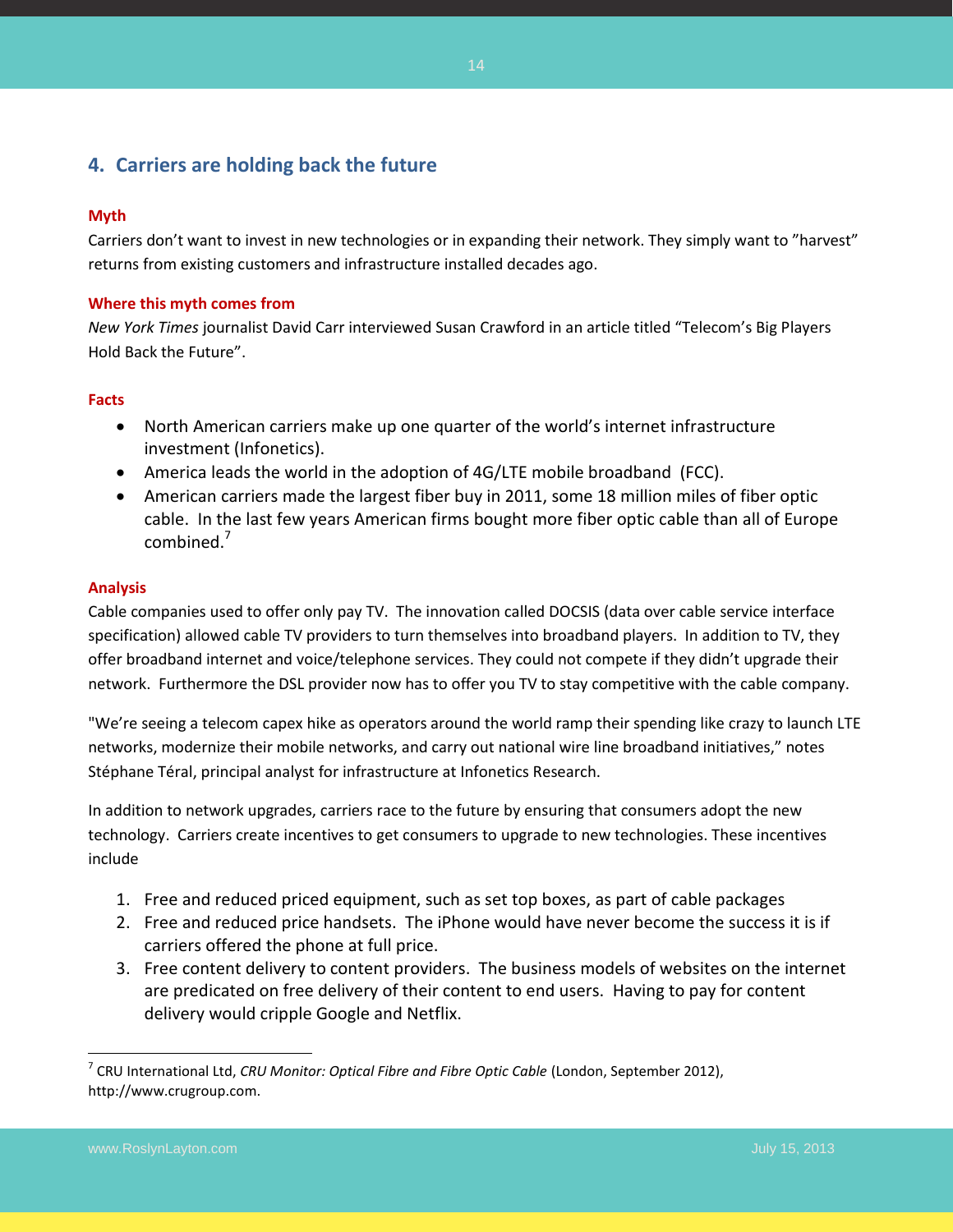#### **Data**

"Service Provider Capex, Revenue, and Capex by Equipment Type Biannual Worldwide and Regional Market Size and Forecasts: 1st Edition". Infonetics Research, 2012.

#### **Reality**

American carriers are in a race to for the future by upgrading their networks and incentivizing consumers.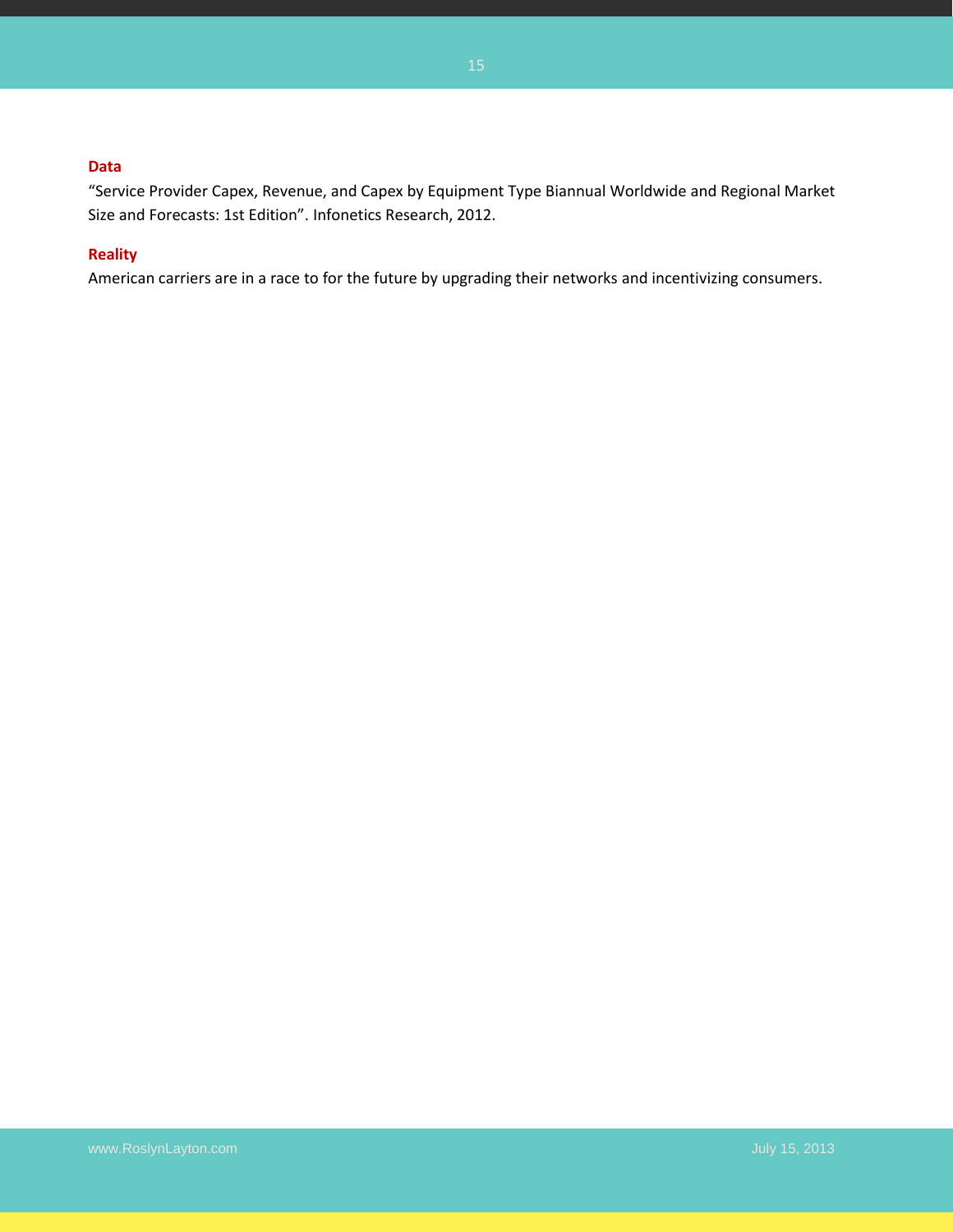## <span id="page-15-0"></span>**5. Faster broadband speed is inherently better**

#### **Myth**

America is suffering because it's not number #1 on Akamai's State of the Internet report.

#### **Possible Explanations**

American society is obsessed with numbers. People have a fetish with ranking and focus on quantity at the expense of quality.

#### **Facts**

- The U.S. ranks #8 in fastest broadband speeds and is moving faster than 9 of the top 10 nations (Akamai).
- Some cities and states in the US have faster speeds than the fastest countries.

#### **Analysis**

Remember that Akamai measures actual speeds, not possible speeds. Many Americans could subscribe to 100 Mbps today but choose not to. They are likely served by their current package.

The biggest problem with focusing on speeds is that it provides an artificial feeling of scarcity.<sup>8</sup> Many countries could all have the same speed, but it would not necessarily strengthen or diminish their economic position.

Economist Hal Singer, author of the new book *The Need for Speed: A New Framework for Telecommunications*  Policy for the 21st Century<sup>9</sup>, aptly observes that complaints about broadband speed is like quibbling over the top marathoner who clocks in at 4.43 minutes versus a steady runner who can hold a 6 minute mile.<sup>10</sup>

If speeds were all that matter, then the internet should be dominated South Korea, Japan and Hong Kong. Why didn't Google, Facebook, and Amazon come from these countries? Alternatively, why hasn't the world taken up their version of these platforms? Why is #4 fastest Latvia not an economic powerhouse? It may have fast broadband speed, a showcase fiber investment from Telia, but that hasn't transformed the economy.

To be sure, the country with the fastest broadband speeds has bragging rights. A broadband target of 100 Mbps or greater is politically expedient, but not necessarily meaningful. It's not the speed that matters; it's in the way that you use it.

In South Korea with a speed of 45 Mbps, the primary uses of broadband are by far entertainment for consumers and video conferencing for businesses. The problem with these two applications is that they drive little revenue versus the traffic they consume on the web. Much of real time entertainment is piracy, and the money in games is largely in the hardware. As for online gaming, less than 5% of players pay for games. Video

 $\overline{\phantom{a}}$ 

<sup>&</sup>lt;sup>8</sup> http://www2.itif.org/2013-whole-picture-america-broadband-networks.pdf

<sup>9</sup> http://www.amazon.com/The-Need-Speed-Telecommunications-ebook/dp/B00B7M4NXK

<sup>&</sup>lt;sup>10</sup> http://www.forbes.com/sites/halsinger/2013/02/26/is-the-u-s-losing-the-broadband-race-as-it-turns-out-we-look-a-lotlike-danica-patrick/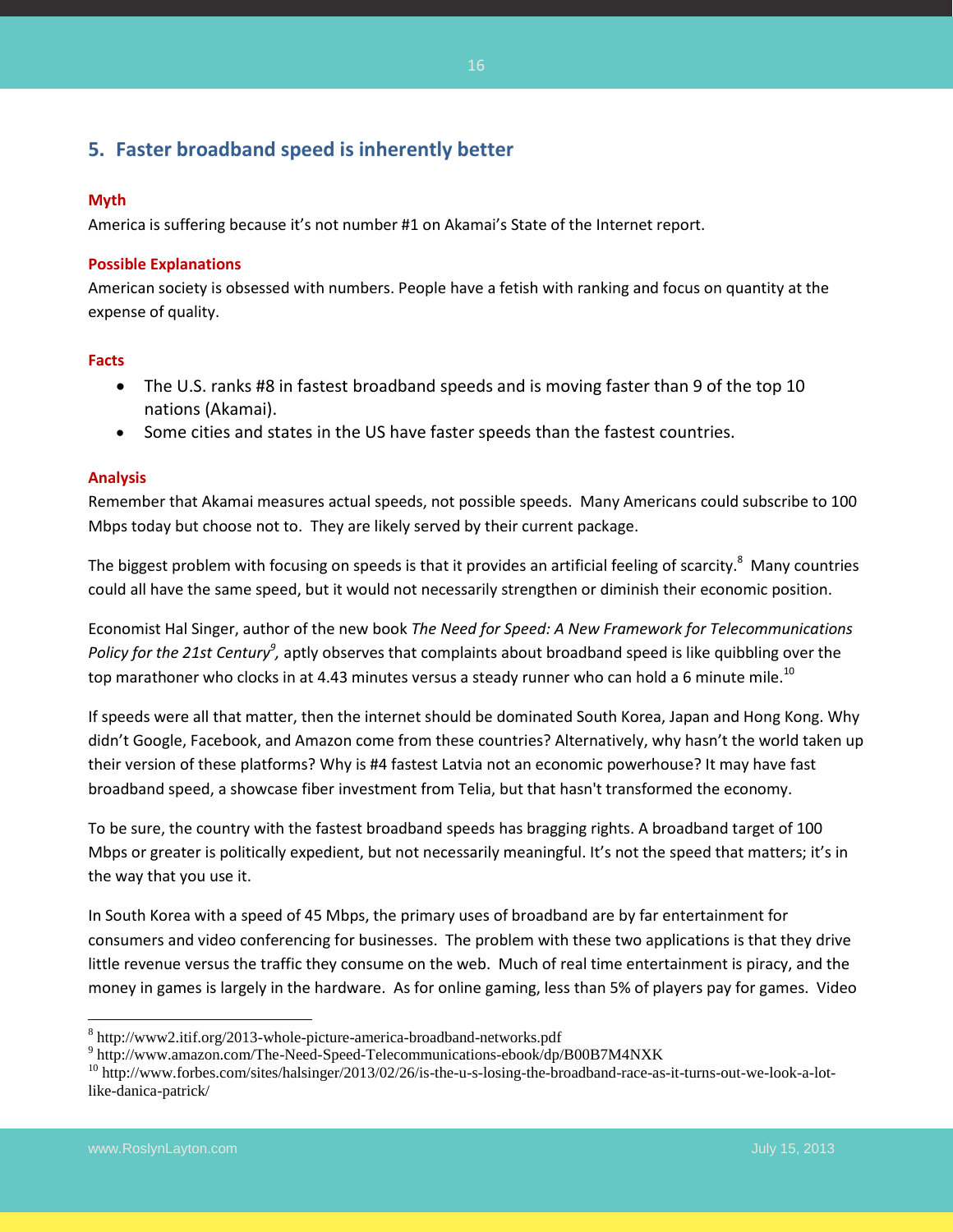conferencing was thought to be a great revenue opportunity, but it is another bandwidth intensive service that can largely be enabled for free. So these two endeavors don't generate the cash flow that create jobs.

Broadband has enabled some industrial productivity and supports a marginal "Gangam Style" entertainment economy in South Korea. It is estimated that performer Psy made about \$8 million from his famous song, including the 1.6 billion YouTube views, the iTunes sales and so on.<sup>11</sup> Few performers will achieve that level of success. Indeed his But is not a replicable business model, let alone a business case for broadband.

Make no mistake: the real money in South Korea's economy still comes from electronics, automobiles, shipbuilding, semiconductors, steel, and chemicals — the same growth engines from the pre-broadband days. Ditto for Japan and Sweden.

In South Korea the national broadband project has not yielded the jobs that were expected. Broadband has enabled entertainment but not employment. A new report by the Korea Information Society Development Institute, "A Study on the Impact of New ICT Service and Technology on Employment," bemoans the situation of "jobless growth." The government is also concerned about internet addiction, which afflicts some 10 percent of the country's children aged between 10 and 19, who essentially function only for online gaming but not in other areas of society.

What people should care about is how broadband makes an economy and its workforce more productive. The USA, even without having the fastest broadband speeds, has been able to create global internet companies. Plus the networks were built by private investment, so taxpayers were not on the hook. That could be called broadband bang for the buck. This has a lot to do with everyday Americans having broadband access and producing and consuming a range of goods and services via broadband.

In her recent remarks at the AllThingsD conference, Mary Meeker of Kleiner Perkins Calufield Byers reviewed the world's top internet companies. The US has the most, 14 of the top 25; China, 3; Japan, 2; South Korea, 2; Russia, 2; and the UK and Argentina, each have 1. $^{12}$  The point is that the USA, with just a fraction of the world's internet users, has been able to leverage broadband into over \$1 trillion of market value in 2013 with just 14 companies. This does not take into account all of the small and medium sized companies that would have never existed without broadband.

Indeed broadband speed in itself does not a strong economy make. It's broadband efficiently delivered and effectively applied. Eric Clapton had it right: It's in the way that you use it.

#### **Data**

 $\overline{a}$ 

Akamai State of the Internet Report<http://www.akamai.com/stateoftheinternet/>

[world/?utm\\_source=website&utm\\_medium=prezi\\_landing\\_related\\_solr&utm\\_campaign=prezi\\_landing\\_related\\_author](http://prezi.com/yd_nufg9y0nw/software-is-eating-the-world/?utm_source=website&utm_medium=prezi_landing_related_solr&utm_campaign=prezi_landing_related_author) <http://www.kpcb.com/insights/2013-internet-trends>

<sup>&</sup>lt;sup>11</sup> [http://prezi.com/yd\\_nufg9y0nw/software-is-eating-the-](http://prezi.com/yd_nufg9y0nw/software-is-eating-the-world/?utm_source=website&utm_medium=prezi_landing_related_solr&utm_campaign=prezi_landing_related_author)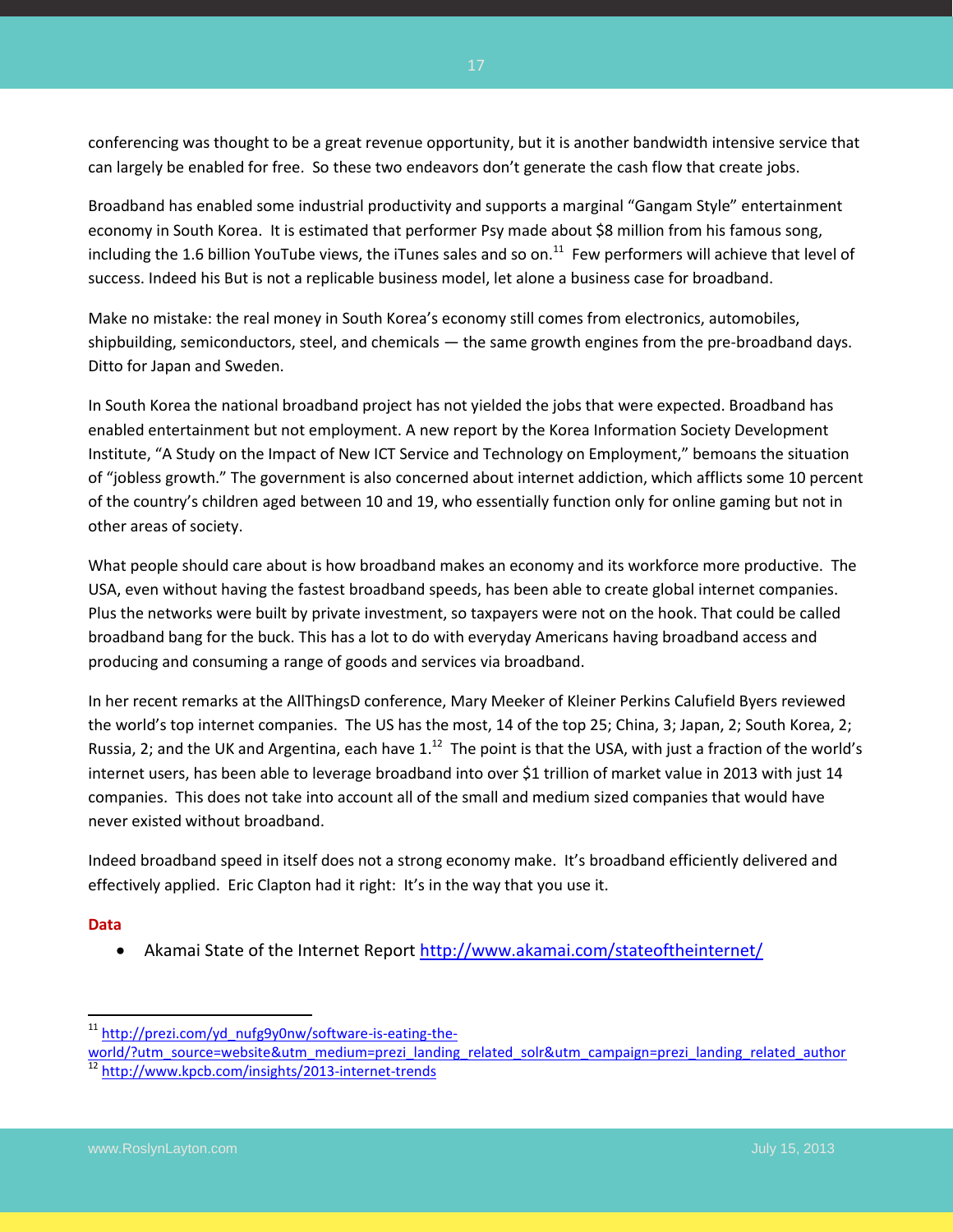OECD Internet Economy Outlook, 2012. [http://www.keepeek.com/oecd/media/science-and](http://www.keepeek.com/oecd/media/science-and-technology/oecd-internet-economy-outlook-2012_9789264086463-en)[technology/oecd-internet-economy-outlook-2012\\_9789264086463-en](http://www.keepeek.com/oecd/media/science-and-technology/oecd-internet-economy-outlook-2012_9789264086463-en)

#### **Reality**

It's not the broadband speed that matters; it's in the way that you use it.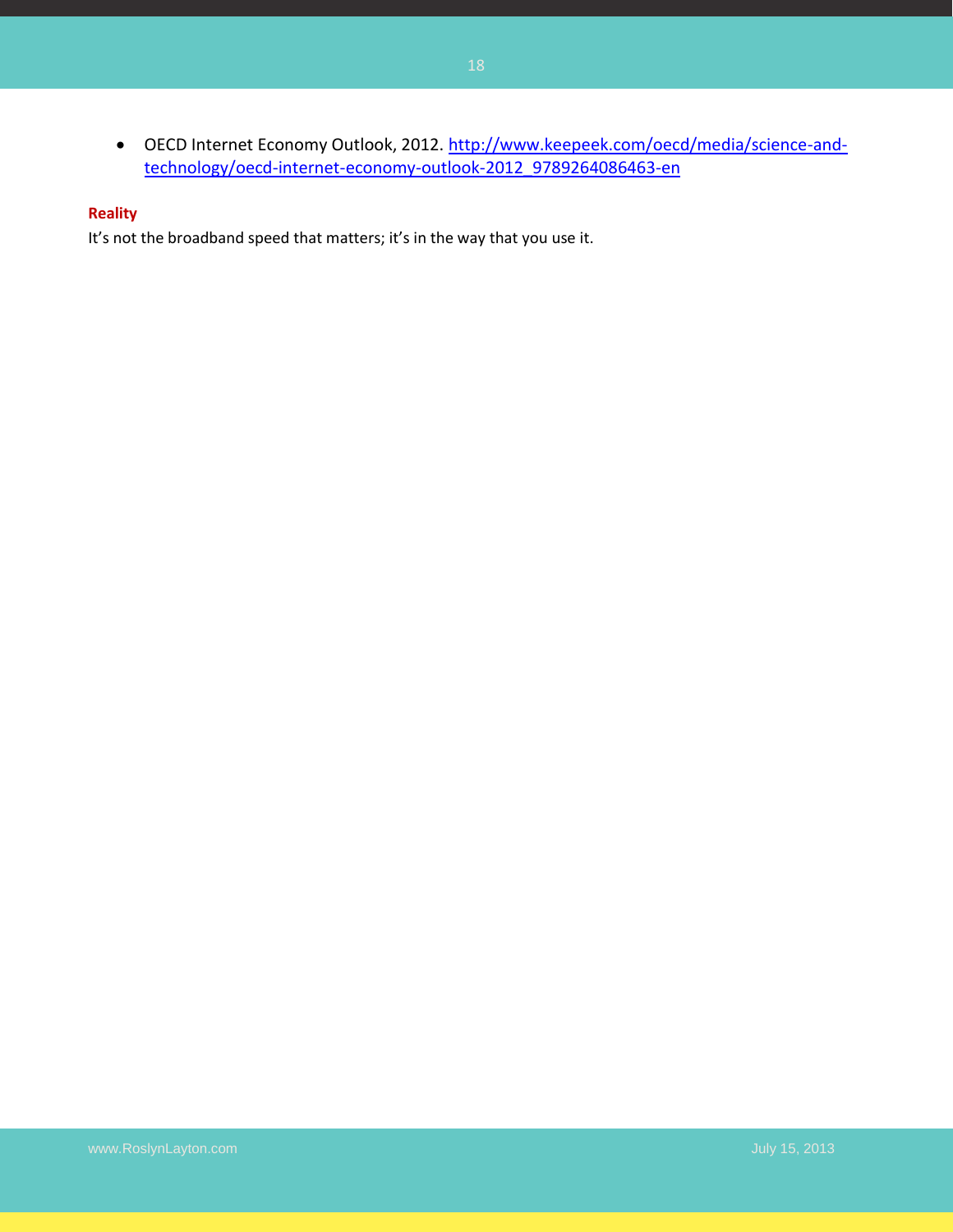## <span id="page-18-0"></span>**6. People want internet access but can't get it**

#### **Myth**

More than one-third of Americans lack internet access because the price is either too high or the service is not available where they live.

#### **Where this Myth comes from**

Susan Crawford makes this charge in her book, but she misreads a report from the National Telecommunications and Information Administration (NTIA), an agency of the Department of Commerce. The report cites people not being interested in broadband as the #1 reason why they don't subscribe, not price or availability.

#### **Facts**

Read the following facts in the FCC Internet Access Service Report of June 30, 2012 [http://transition.fcc.gov/Daily\\_Releases/Daily\\_Business/2013/db0520/DOC-321076A1.pdf](http://transition.fcc.gov/Daily_Releases/Daily_Business/2013/db0520/DOC-321076A1.pdf)

- 1. The total the number of broadband connections has increased to 100 million. Between June 2011 and June 2012, broadband connections increased by 54% and the percentage of fixed connection speeds qualifying as broadband increased to 64%.
- 2. Consumers are continuing to migrate to faster broadband speed tiers.
- 3. Satellite broadband is available today to 99% of Americans. This service continues to improve.

Read the report that Susan Crawford references in her book [http://www.ntia.doc.gov/report/2011/exploring](http://www.ntia.doc.gov/report/2011/exploring-digital-nation-computer-and-internet-use-home)[digital-nation-computer-and-internet-use-home](http://www.ntia.doc.gov/report/2011/exploring-digital-nation-computer-and-internet-use-home)

#### **Analysis**

To build her case for the "more than one-third of Americans without internet access", Crawford cites the report from the U.S. Department of Commerce, "Exploring the Digital Nation: Computer and Internet Use at Home", a survey based on some 55,000 households, which is to be representative of America. Crawford fails to point out that the number one reason why one third of Americans don't have internet is not because they can't afford it, but because *they don't want it* (47%). The issues of affordability (24%) and an inadequate computer (15 %) affect fewer Americans.

The largest group of people who don't have internet access claim that the internet has no value for them, not because they can't afford it or because it is not accessible. Crawford exaggerates the number of people who claim that they can't afford or access broadband internet.

With the rise of inexpensive smartphones and tablets, we can see that the remaining unconnected Americans will have a better chance to get internet access. The report was published in 2010, and today, more than half of all Americans have a smartphone.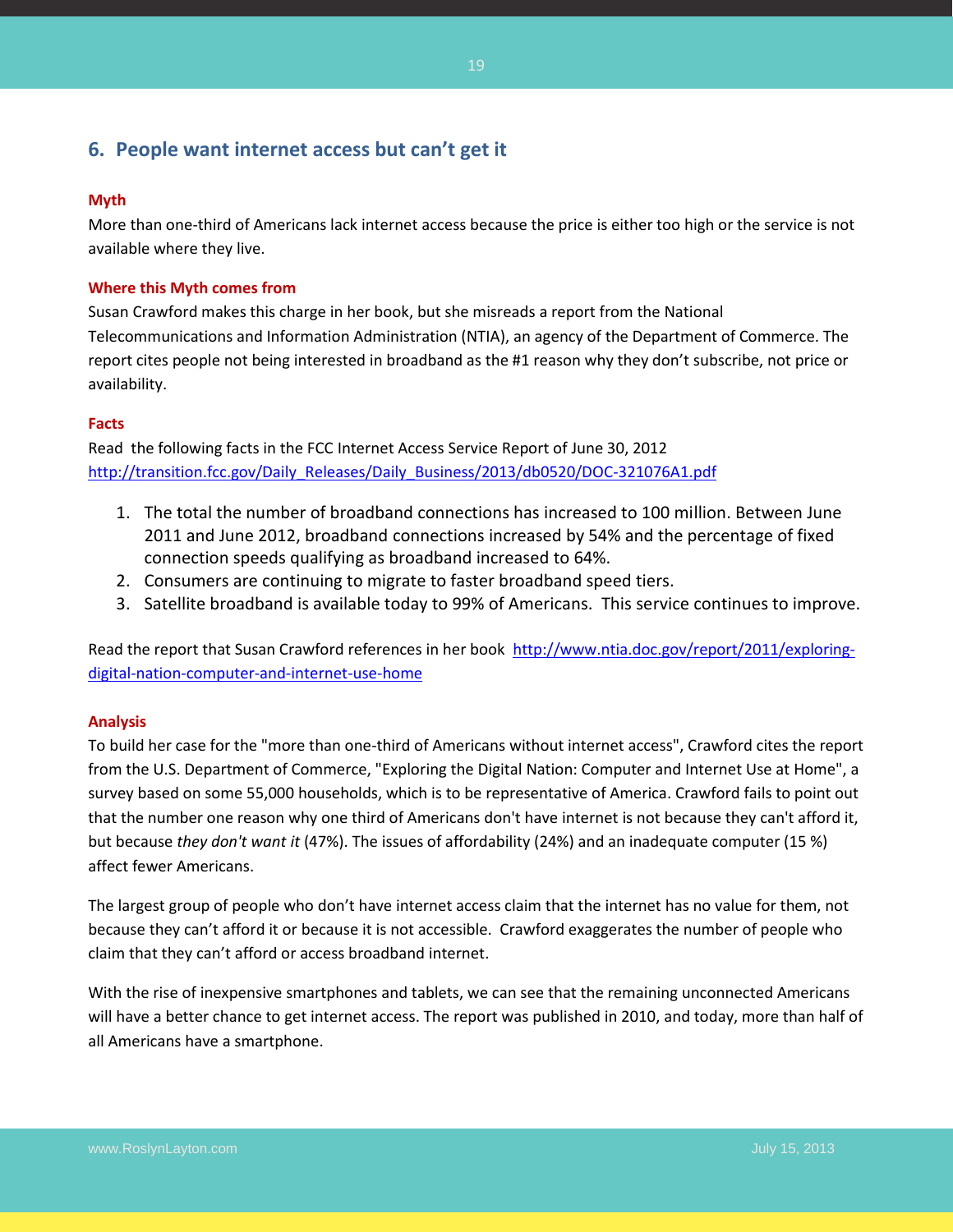There remains a subset of Americans who lack basic English and literacy skills, and they will likely never subscribe to broadband until they can read English, or Spanish for that matter. So there is still work to be done to teach English. It is the first step in digital literacy.

In developed countries, some 10-15% of the adult population does not get online. Similarly to the US, there are people who are just not interested in the internet. They may like to do other things with their time: enjoy the outdoors, work with their hands, or spend time with family and friends offline. It may be that they may shun computers. Perhaps they feel alienated by technology. However, with mobile devices, people who have never been online, get online.

#### **Reality**

Almost every American who wants broadband can get it. The barriers of price and usability are falling all the time.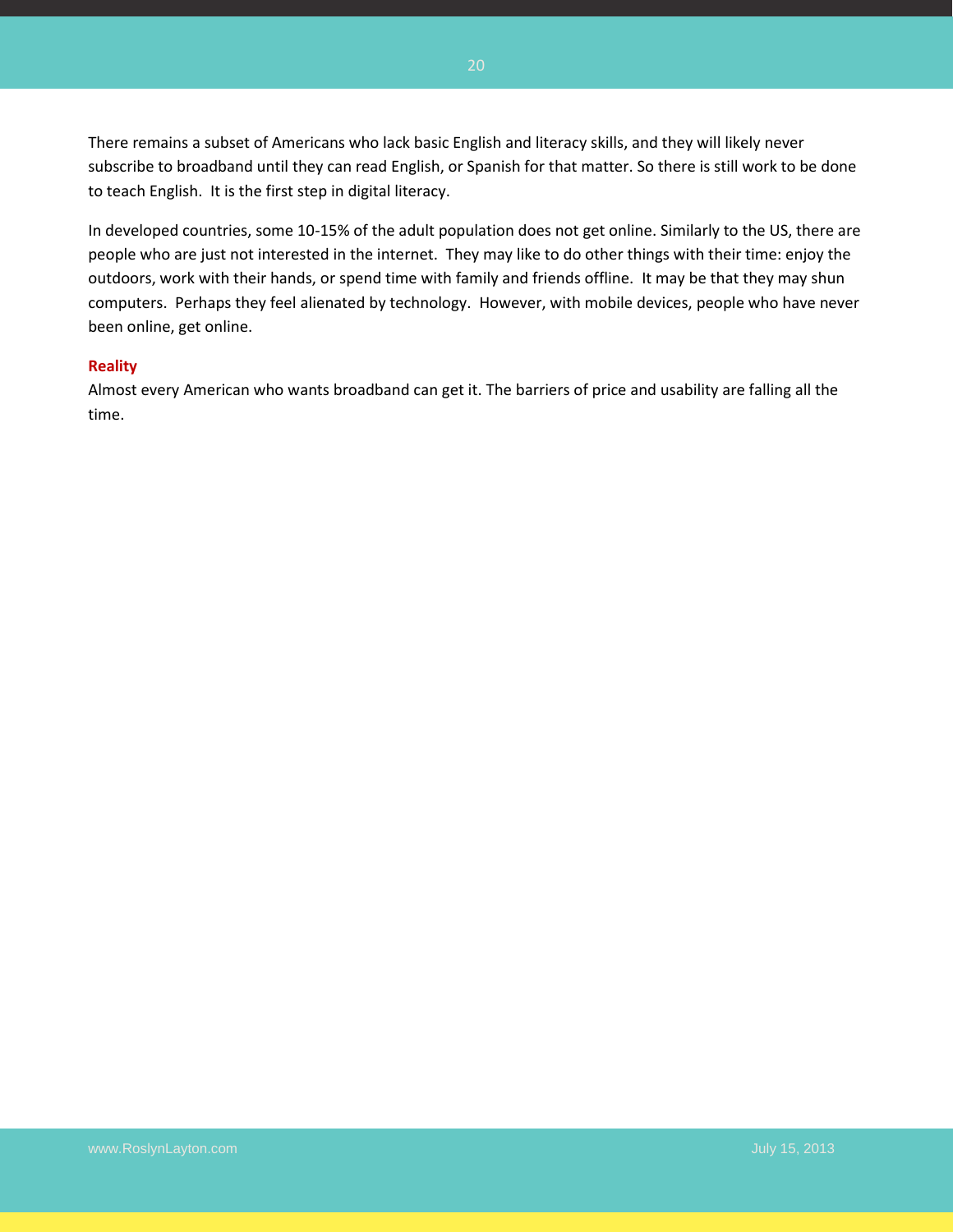## <span id="page-20-0"></span>**7. Americans are missing out on applications because high speeds are not available**

#### **Myth**

We need 100 Mbps broadband internet to access new and important applications.

#### **Where this myth comes from**

This myth rest on a number of assumptions that are not necessarily true.

- Next generation applications can't function on current broadband speeds
- New applications can only be designed to be bandwidth-hogs
- New applications require fast wire line networks
- There is network congestion which can only be alleviated by more network build out and faster speeds.

#### **Facts**

- A high definition film (900 MB) is almost 1 million times as "dense" as an email (10 kb).
- Real time entertainment is the overwhelming driver of internet traffic in the world today. This is essentially film, TV shows and videos online. Netflix (32.25%) and YouTube (17.11%) account for half of all downstream traffic on fixed line networks in North America. BitTorrent, a file sharing application for accessing movies and music, accounts for another 5.57%. Ordinary web browsing is just 11.11%. For mobile networks in the US, real time entertainment accounts for 43% of all traffic. $^{13}$
- Video conferencing applications such as Skype comprise relatively small portion of the internet. For an ordinary video call Skype recommends 500 kbps, with up to 1.5 Mbps for high definition. <sup>14</sup>

#### **Analysis**

 $\overline{\phantom{a}}$ 

Let us look more closely at two examples of broadband applications, online video and telemedicine. Netflix is the single largest source of traffic in the USA today. Telemedicine is a variety of information and communication technologies to provide health care at a distance.

The 2010 U.S, Census reports that there are about 85 million households with internet access in the US.<sup>15</sup> Netflix, with 29 million subscribers, appears in roughly every third American home. Netflix provides performance reports of how well it service runs on different networks, noting that a 2.5 Mbps connection is

<sup>&</sup>lt;sup>13</sup> http://www.sandvine.com/news/global\_broadband\_trends.asp

<sup>14</sup> https://support.skype.com/en/faq/FA1417/how-much-bandwidth-does-skype-need

<sup>15</sup> <http://www.census.gov/hhes/computer/publications/2010.html>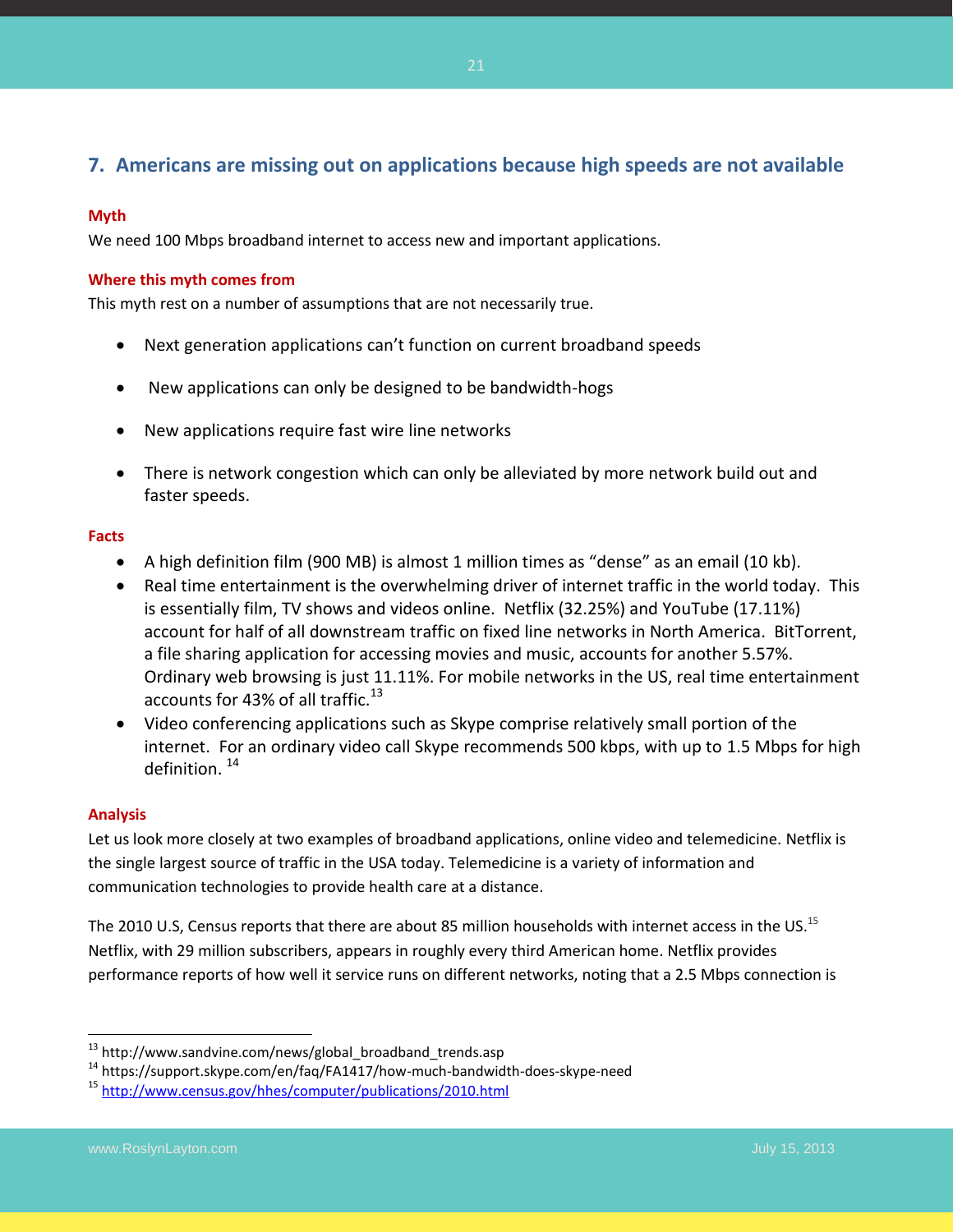sufficient for high quality experience. Furthermore Netflix is constantly making its service more efficient, and it has developed its own content delivery network to cache and speed content to its users.

As for the leading websites, Google, Facebook, YouTube, Amazon; they want to have as wide exposure as possible, so they are not necessarily trying to make their applications take up more bandwidth. Even YouTube, which takes up a disproportionate share of network traffic, tries all the time to make its platform leaner.

There is no inherent business model in making a high bandwidth consuming application. On the contrary, application providers attempt to make their applications "light" to improve their distribution across a range of networks and speeds. Furthermore there is no application on the horizon that consumes more bandwidth than online video.

The Norwegian Centre for Integrated Care and Telemedicine, the world's leading institute for telemedicine, has studied telemedicine for 25 years. They note that most applications run fine on average broadband levels (for example, video consultation), and even the most advanced app would require no more than 10 Mbps. Indeed the limiting factor for telemedicine is not broadband deployment but rather health care providers who are resistant to change. The other requirements for telemedicine are mobile networks and devices, so investing in wire line network is not necessarily an enabler for telemedicine.

Telemedicine can eliminate trips to the doctor and speed diagnosis. It can also provide some important preventive and life-saving functions, such as heart monitoring for people at risk for heart attacks.

But put telemedicine into perspective of health care spending. In the USA today, more than 60% of medical spending is for chronic disease. Americans would improve health outcomes drastically just by eating better, exercising, and quitting smoking. Here is where behavior trumps technology. We get more bang from our buck from changing our habits than buying more gadgets.

The question we should be asking is not how do we get more bandwidth but rather how well are we using the bandwidth we have today? Is real time entertainment so important to us? Do we keep on consuming music and movies like digital junk food? Perhaps less Netflix and a walk outdoors instead may be the better choice for health.

Here's a perspective from another country. Denmark is a highly digital society with advanced egovernment and financial applications. The Center for Communication, Media and Information Studies in Copenhagen published a report titled "Broadband Bandwidths in a 2020 Perspective". The report notes that in Denmark, one of the perennial top performing countries in the OECD for broadband, 65% of homes are passed by a broadband technology that can deliver 100 Mbps, but only 0.7% subscribe.<sup>16</sup> In any case Danes can get what they need from lesser speeds, and the price of the faster service is not justified from their perspective.

 $\overline{\phantom{a}}$ 

<sup>&</sup>lt;sup>16</sup>[http://www.cmi.aau.dk/News/Show+news//broadband-bandwidths-in-a-2020-perspective.cid87641](http://www.cmi.aau.dk/News/Show+news/broadband-bandwidths-in-a-2020-perspective.cid87641)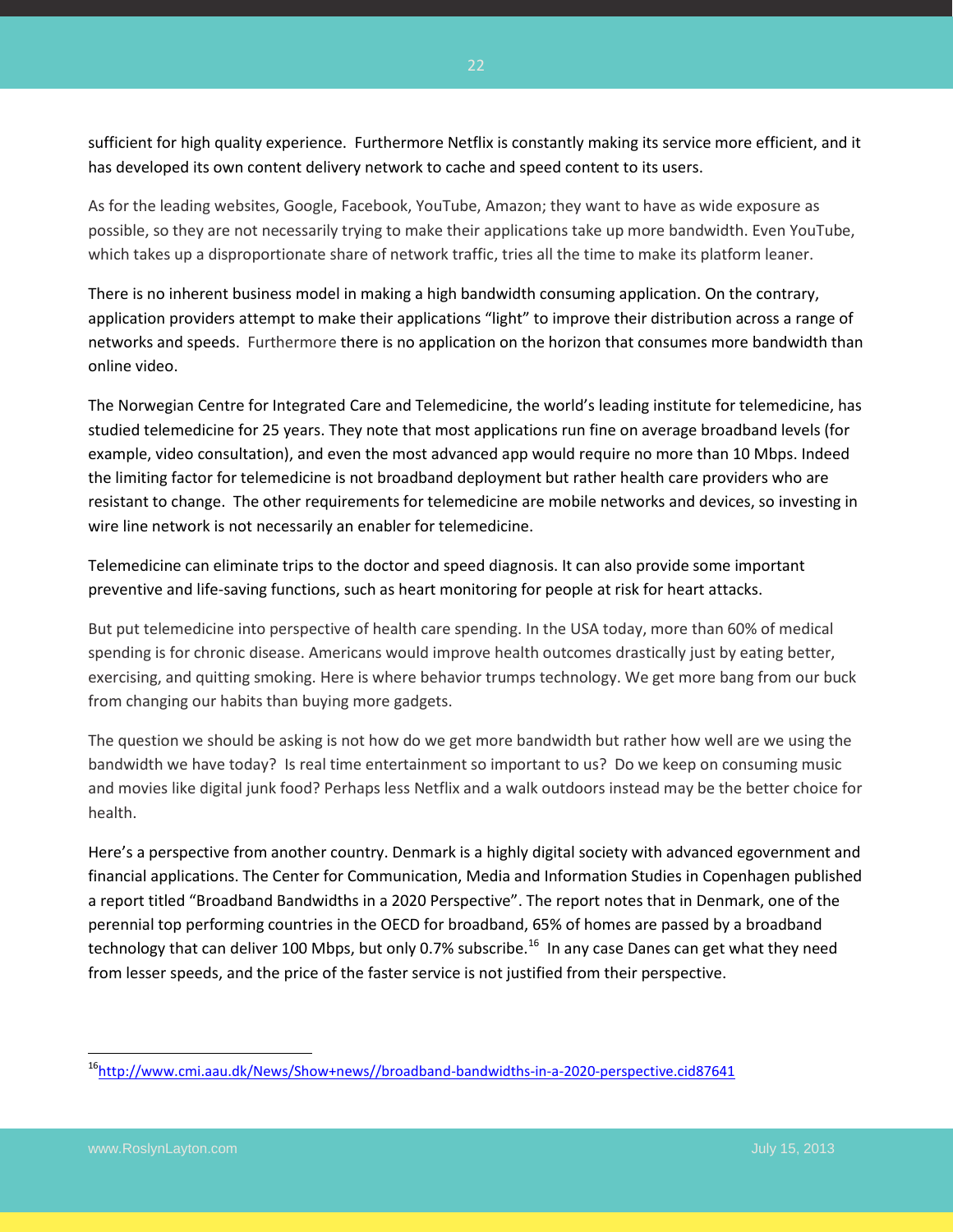### **Reality**

We have more than adequate speed and capacity for the applications available today. Application providers attempt to make their applications "light" to improve their distribution across a range of networks and speeds.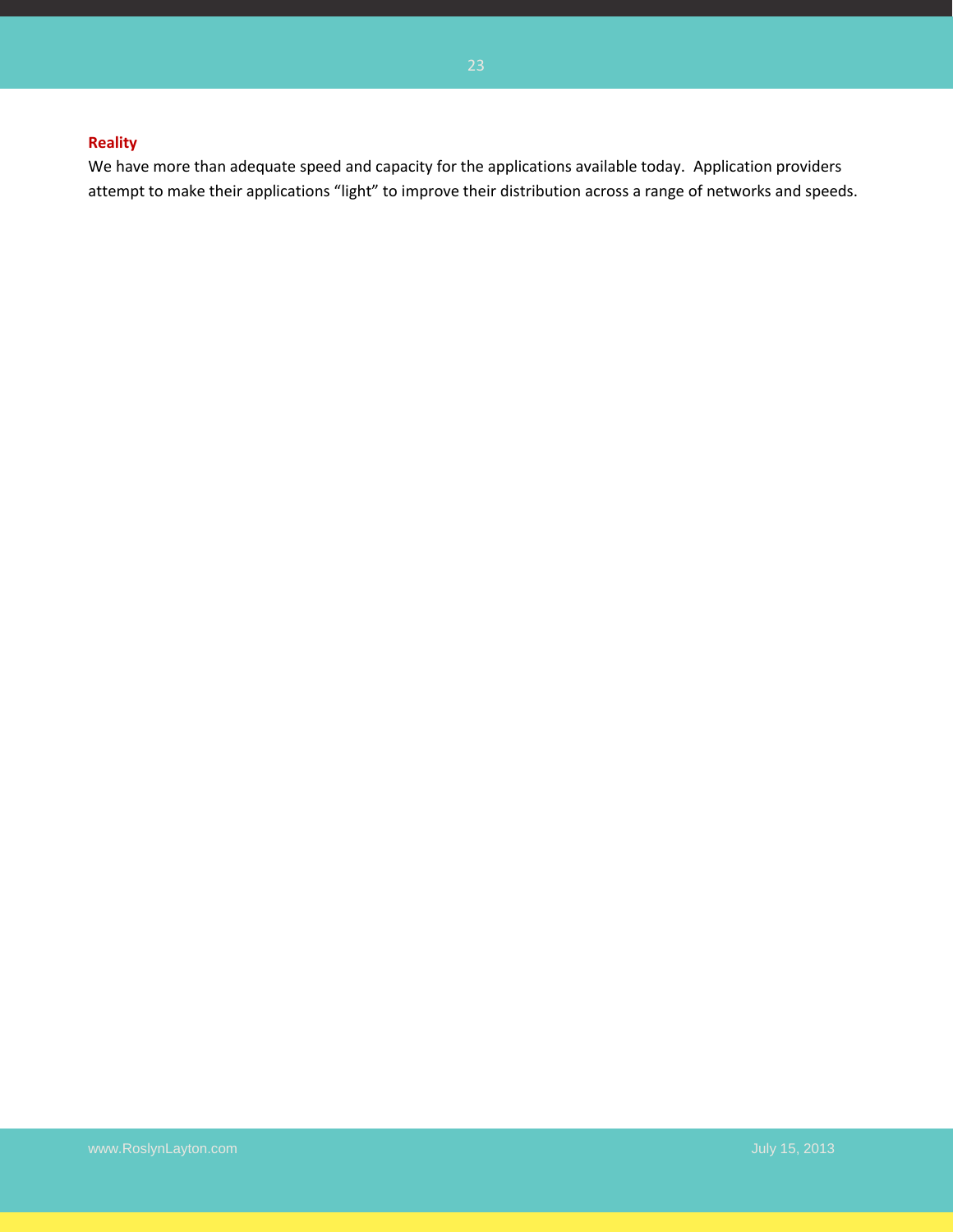## <span id="page-23-0"></span>**8. People in rural areas should pay the same for broadband as do people in cities**

#### **Myth**

There should be one price for broadband for everyone.

#### **Where this Myth comes from**

It's easy to compare prices in different locations using the internet. People like to think of broadband as a commodity and assume that they should simply have the lowest price without any regard the characteristics of their location. The inputs of a modern telecom infrastructure are complex as are the economics of broadband deployment.<sup>17</sup>

#### **Data**

We can understand on a basic level the information from the 2010 US Census showing that about 80% of America lives in an urban area with an average of 2,343 Residents per Square Mile (RPSM). The remaining 20% live in what can be defined as rural with density of 17 residents per square mile. But as a new report from National Telecommunications and Information Administration (NTIA) and the Economics and Statistics Administration (ESA) shows, understanding the market for broadband as simply a question of urban versus rural is an oversimplification.

The report "Broadband Availability Beyond the Rural/Urban Divide"<sup>18</sup> breaks down the country into five classifications: Central Cities (2,754 Residents per Square Mile (RPSM)), Suburbs (1,970 RPSM), Small Towns (1,447 RPSM), Exurbs (37 RPSM), and Very Rural (11 RPSM). The report notes that the driving factor for broadband is proximity to a central city. As such, it can be the case that a person living in the exurbs of a central city could have access to faster speeds than one living a small town. Futhermore the price of high speed broadband in a central city and the exurbs may be very close, if not the same, even though the cost of deployment in the exurbs may be more than in a central city.

The report notes that broadband deployment is improving in the US. Density is by no means destiny for rural locations. This report references an earlier study by the United State Department of Agriculture published a report "Broadband Internet's Value for Rural America" in 2009.

*Areas with low population size, locations that have experienced persistent population loss and an aging population, or places where population is widely dispersed over demanding terrain generally have difficulty attracting broadband service providers. These characteristics can make the fixed cost of providing broadband access too high, or limit potential demand, thus depressing the profitability of providing service. Clusters of lower service exist in sparsely populated areas, such as the Dakotas,* 

 $\overline{\phantom{a}}$ 

<sup>17</sup> **Deployment** is how a network provider builds and delivers infrastructure and services to end users. **Adoption** is how end users consume network services. They may require purchasing of equipment such as computers, laptops, smartphone or tablets, as well as a subscription. This also requires that end users have a minimum level of income, education, literacy and interest to subscribe.

 $^{18}$  http://www.ntia.doc.gov/blog/2013/breaking-down-urban-rural-broadband-divide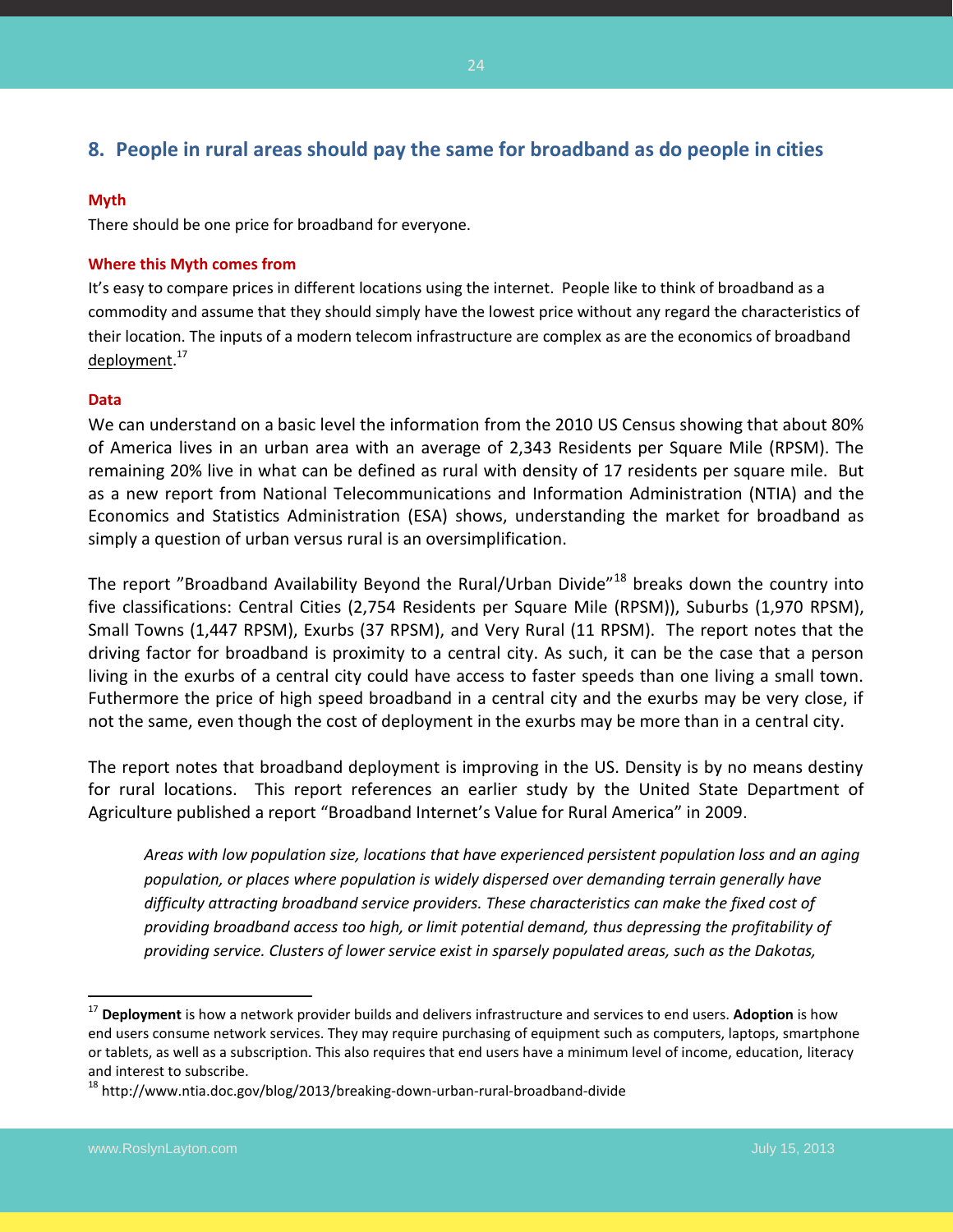*eastern Montana, northern Minnesota, and eastern Oregon. Other low-service areas, such as the Missouri-Iowa border and Appalachia, have aging and declining numbers of residents. Nonetheless, rural areas in some States (such as Nebraska, Kansas, and Vermont) have higher-than-expected broadband service given their population characteristics, suggesting that policy, economic, and social factors can overcome common barriers to broadband expansion.*

The report provides further insight into the economics of broadband deployment in rural areas. Naturally the USDA is interested in the agricultural sector staying competitive. "The more multifaceted the farm business, the more the farm used the Internet," notes the report.<sup>19</sup> They also look at other regions which are not farms.

In summary the features of rural broadband deployment include

- Rural areas are less populous than urban areas. There are fewer people to spread the costs of network equipment.
- Rural areas also have fewer businesses and government operations. In practice, these entities subsidize network development for consumers by purchasing larger amounts of network service. Corporate entities may also pay higher rates for certain kinds of network service.
- Rural broadband customers also have higher maintenance costs than urban customers, as the infrastructure is spread over longer distances.

#### **Analysis**

There are tradeoffs to living in the city versus a rural area. People in cities generally have a higher cost of housing. Their transportation costs may vary depending on whether they own an automobile, take public transportation or walk/cycle.

Many people chose to live in rural areas because they don't like city life. Many move because the cost of housing is so much cheaper. Rural areas have less build out of internet infrastructure, but also fewer job opportunities, shopping malls, restaurants, cultural attractions, sporting events and other things. In any case, people who move to rural areas certainly save more than enough on housing to pay for any increase in monthly broadband fees.

About 80% of Americans live in urban areas, with the remainder in differing degrees of population density of rural areas. Having one price for broadband means that people in the city subsidize those in rural areas. It is not necessarily right or fair that urban dwellers who face higher housing costs should subsidize those who live in cheaper housing locations but with less favorable conditions for broadband.

However there is one egalitarian solution: satellite broadband. Almost all Americans can access this broadband technology at the same price. A package of 10-15 Mbps download starts at \$40-\$50/month. There is fee for equipment (for example a \$10/month), or the equipment can be bought outright.

 $\overline{a}$ 

<sup>&</sup>lt;sup>19</sup> [http://www.ers.usda.gov/media/155154/err78\\_1\\_.pdf](http://www.ers.usda.gov/media/155154/err78_1_.pdf)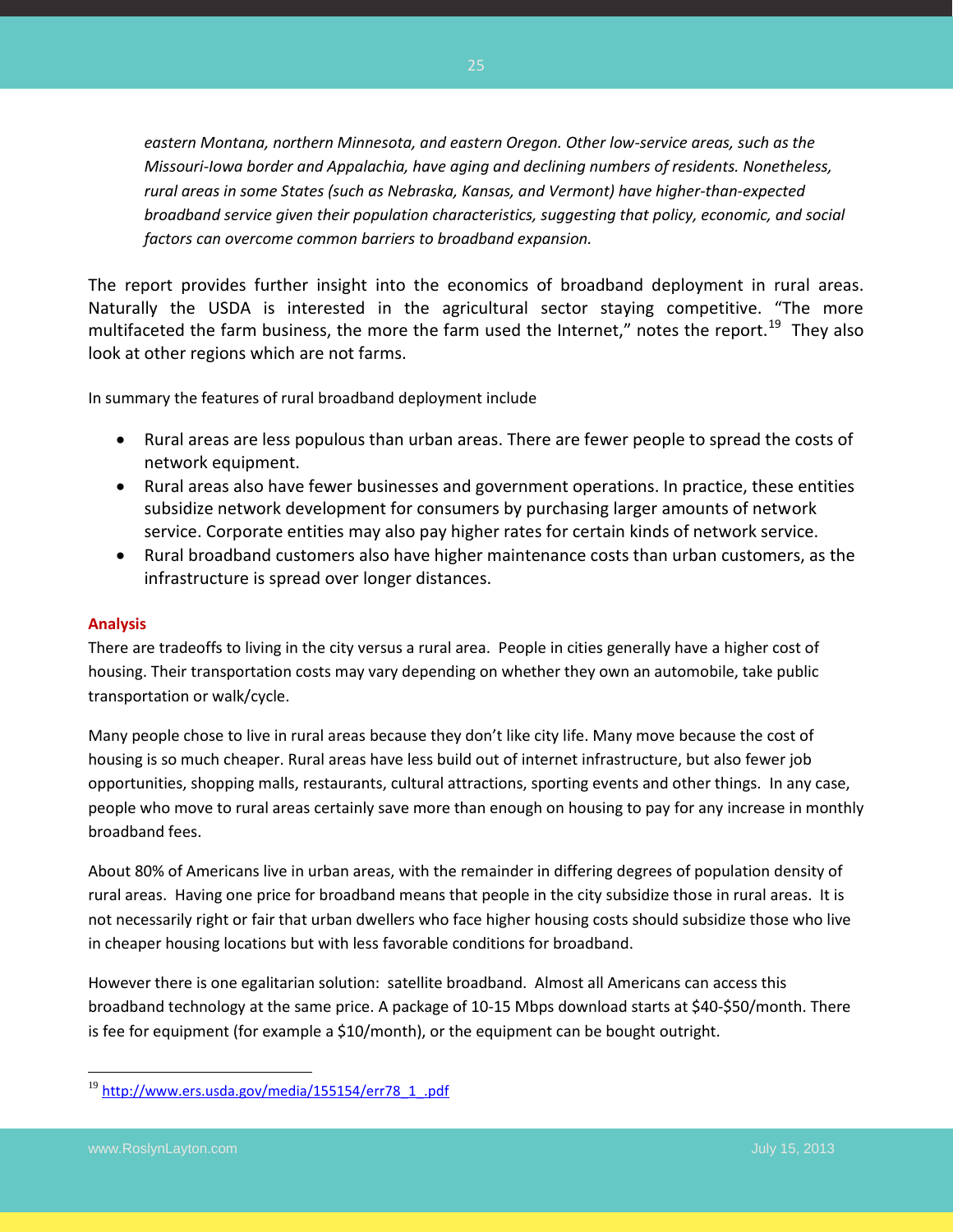Satellite broadband is more than adequate for web browsing and email, what people need to look for jobs as well as housing. It also works for video streaming. In fact the only real downside is that it gives latency on video games. See the [video](http://www.youtube.com/watch?v=KERymAViIgA) of how well a 20/6 Mbps satellite broadband connection works in comparison to a fiber network.

#### **Reality**

The price of broadband varies with the economics of deployment, but satellite broadband is available to nearly all Americans for the same price.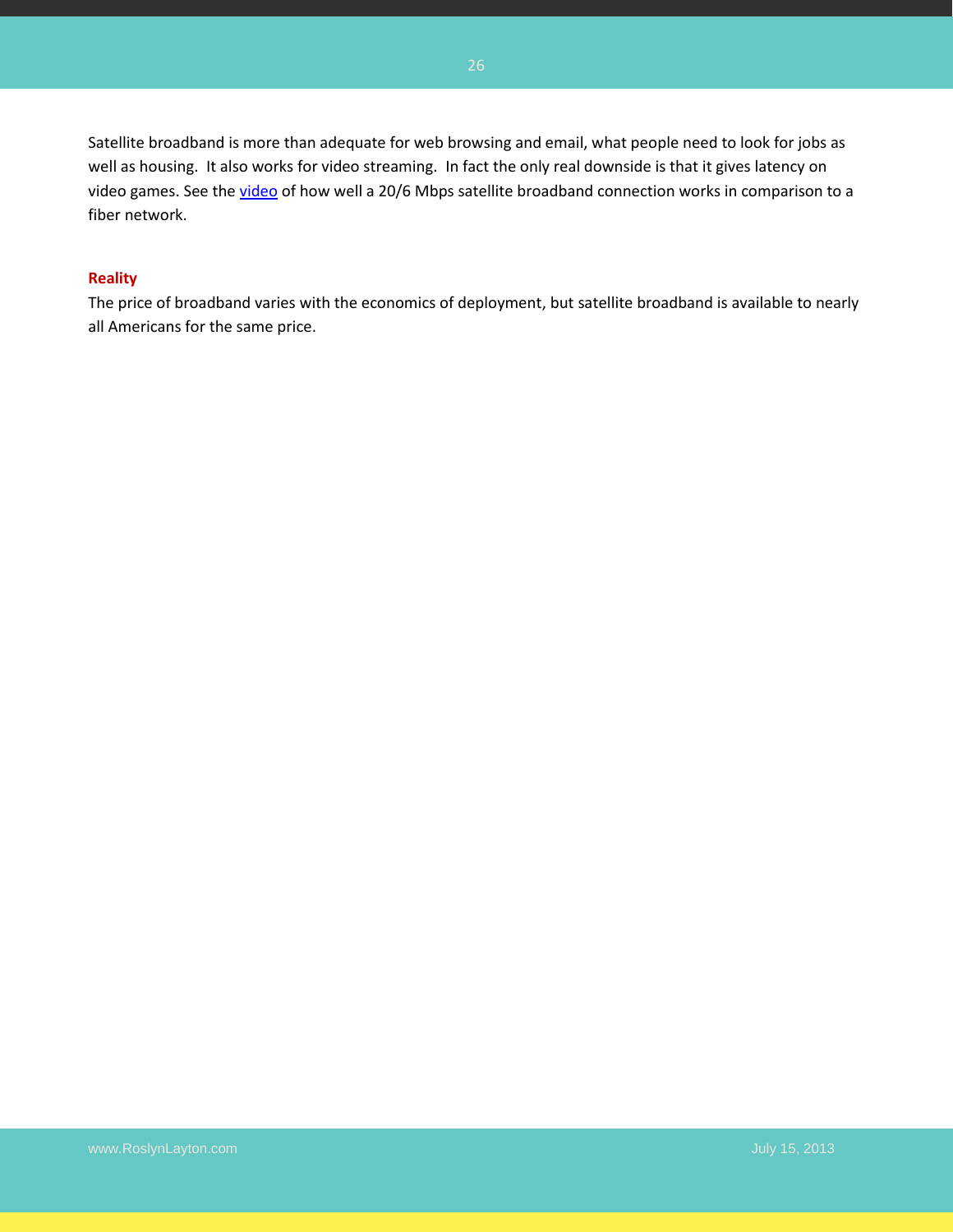## <span id="page-26-0"></span>**9. The government should invest in internet infrastructure**

#### **Myth**

Internet infrastructure is far too important to be left to the private sector. The government should invest in internet infrastructure.

#### **Where this myth comes from**

There is an ideological view that certain industries and services should be under government control.

#### **Analysis**

Let's say for argument sake that we ensure that every last mile of rural America has high speed broadband. We would still not be assured that everyone will use the internet. Why? Because we can't be assured that people will get online. Deployment and adoption are two different things.

**Deployment** is how a network provider builds and delivers infrastructure and services to end users. **Adoption** is how end users consume network services. They may require purchasing of equipment such as computers, laptops, smartphone or tablets, as well as a subscription. This also requires that end users have a minimum level of income, education, literacy and interest to subscribe.

Here are 6 reasons we should not support government investment in internet infrastructure and instead allow the private sector to do its job.

1. Public utilities are not a utopia.

There is no reason to believe that government provision of internet infrastructure will be better than what we have today. If we look at the public utilities in the USA, there is plenty of frustration, disappointment, and calls to privatize, if not decentralize, certain resources. The key problem with public goods is that they lend themselves to what Garret Hardin described in his book the *Tragedy of the Commons*. Public resources will be overexploited with open access.

This is not to say that government will always be ineffective, but we cannot be assured that there be innovation by socializing internet infrastructure. Indeed once the ARPANET was up and running, the government was keen to turn it over to industry because it didn't want the responsibility to manage the network.

2. The private sector does a good job.

Carriers invest infrastructure to provide consumers with internet service. They may go to capital markets for financing and they may also use revenues to fund expansion. In the US, carriers invest some \$70 billion annually in internet infrastructure. North America accounts for a quarter of the world's internet infrastructure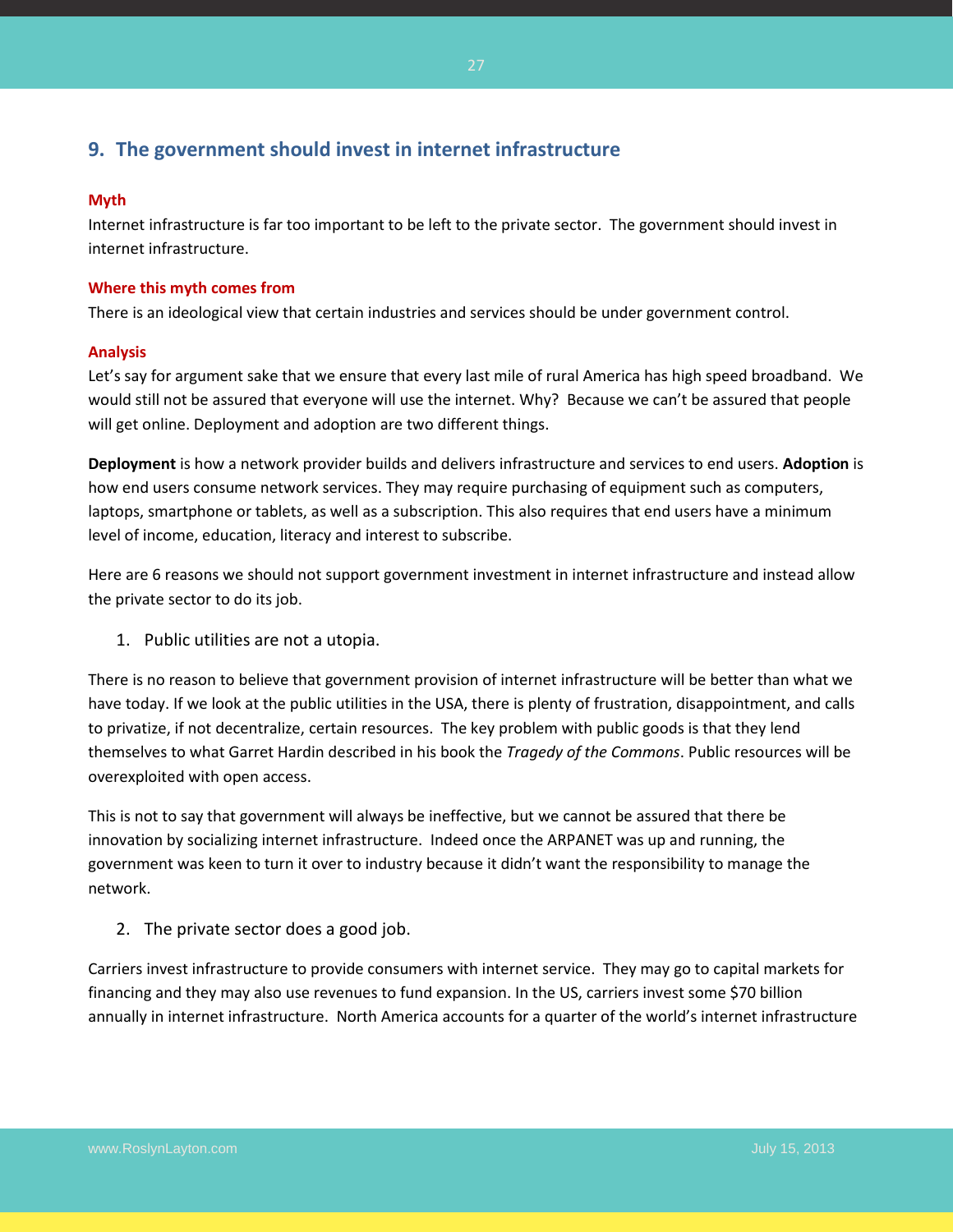investment.<sup>20</sup> This is an impressive figure when one considers that America's share of internet users are just a fraction of the total. This means Americans are getting best in class infrastructure.

3. Evidence from other countries shows that the private sector also works.

Even in a country such as Denmark where there is a high tax rate and a heavily funded public sector for health, education and transportation, the internet infrastructure is nearly 100% privately funded<sup>21</sup>. Denmark is known to have high internet speeds, wide deployment, and wide adoption. What is also interesting to note is that 65% of homes are is passed by a speed of 100 Mbps or higher, but only 0.7% subscribe<sup>22</sup>. Telecommunications is clearly not an industry that needs government subsidy, and the low uptake from consumers actually shows that there is an oversupply of broadband.

4. Public investment in infrastructure is an unfair tax on a large portion of the population who don't use the internet.

This is an issue of fairness. Many Americans see no value in the internet and don't subscribe. With nearly twothirds of internet traffic in the USA going just for real time entertainment<sup>23</sup>, it is defendable position to decline public investment of a resource that supports private companies. Some Americans may want to stream Netflix on five televisions, but it is not fair that a grandmother who simply wants to check email should be footing the bill.

5. Governments at all levels are in deficit.

Governments in the US and in other countries have overextended themselves on on financial commitments and responsibilities. People are loath to pay more taxes. Cutting education for children or health care for the poor and elderly to pay for internet infrastructure does not seem like a good idea.

6. Government provision of infrastructure does not address end users' adoption, the important demand-side of the equation.

While government should not be responsible to investment in internet infrastructure, it can be play a important role in education and in job training, ensuring that students and professionals have the skills to be part of the broadband-enabled world. A major study by the U.S. Chamber of Commerce found that many American schools have the requisite level of broadband, but the bottleneck is teachers who are not up to speed on technology.<sup>24</sup> Thus, public funds may be better spent on digital literacy and teacher training than on internet infrastructure.

 $\overline{a}$ 

<sup>&</sup>lt;sup>20</sup> "Service Provider Capex, Revenue, and Capex by Equipment Type Biannual Worldwide and Regional Market Size and Forecasts: 1st Edition". Infonetics Research, 2012.

<sup>&</sup>lt;sup>21</sup> Danish Finance Ministry, 2012.

<sup>22</sup> http://www.cmi.aau.dk/News/Show+news//broadband-bandwidths-in-a-2020-perspective.cid87641

<sup>&</sup>lt;sup>23</sup> http://www.sandvine.com/news/global\_broadband\_trends.asp

<sup>&</sup>lt;sup>24</sup> http://www.uschamber.com/sites/default/files/about/US\_Chamber\_Paper\_on\_Broadband\_and\_Education.pdf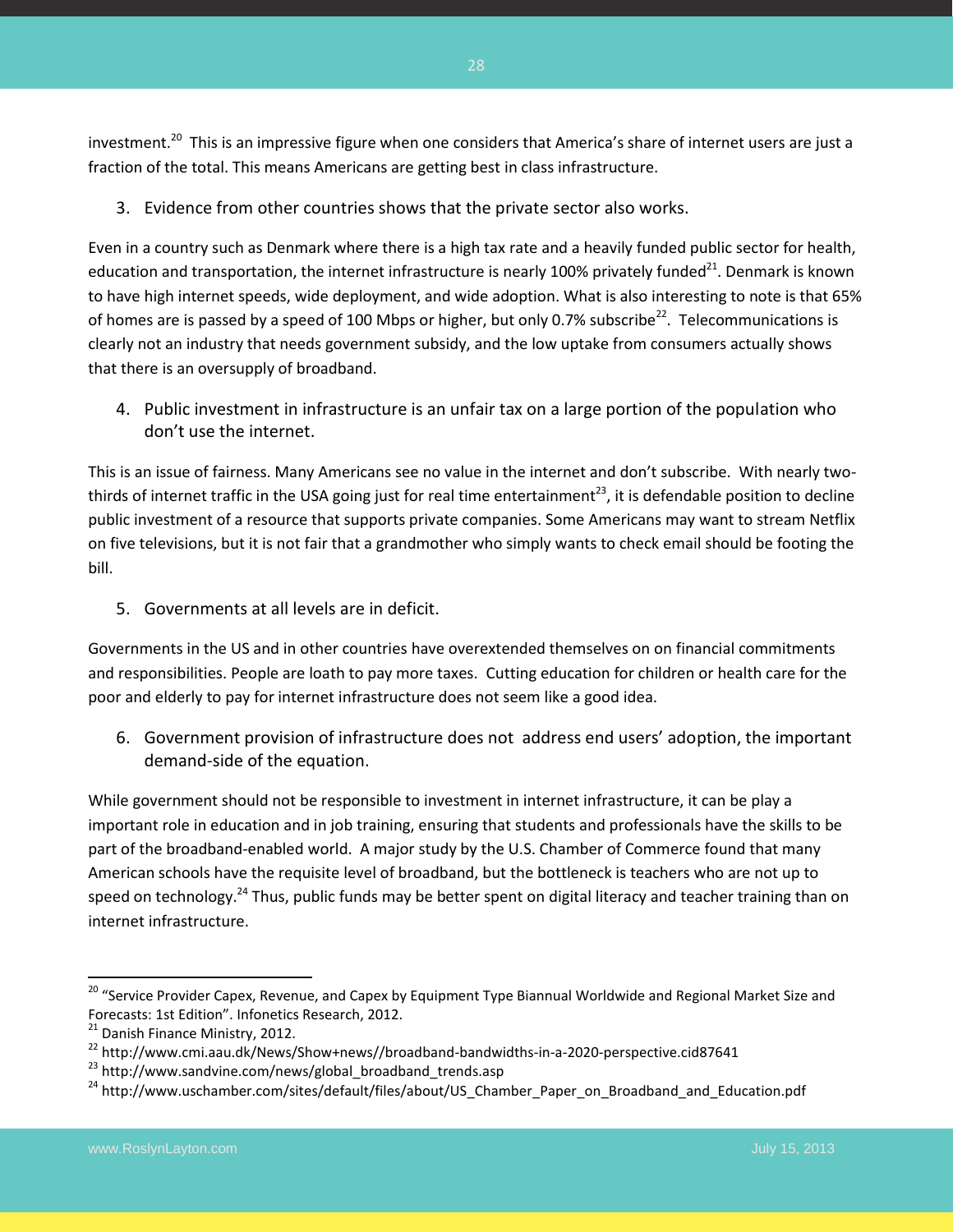## **Reality**

The government should invest in education and digital literacy.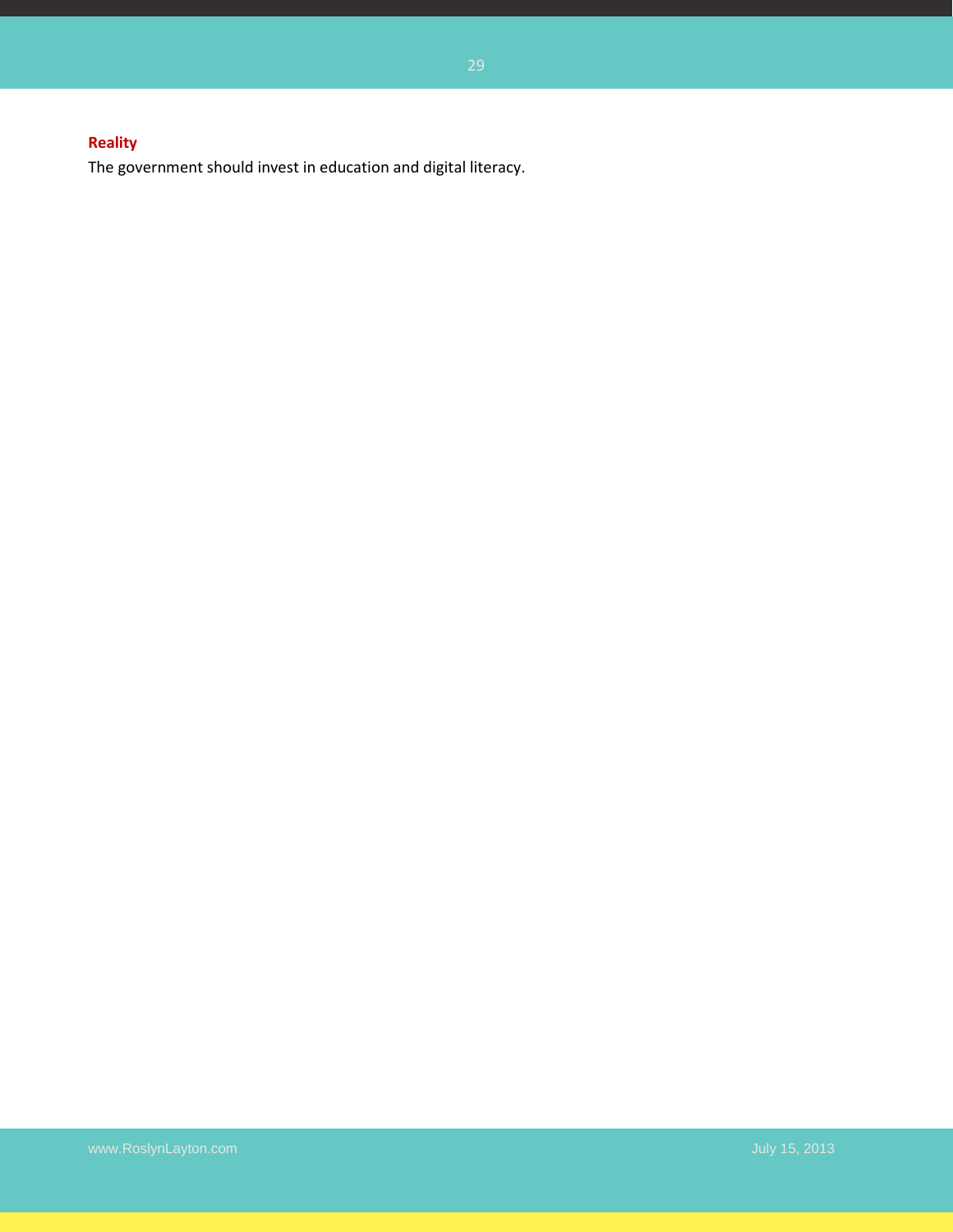## <span id="page-29-0"></span>**10. Broadband itself is the key to economic growth**

#### **Myth**

Broadband internet is like water. Just add it to a community, and the economy will grow.

#### **Where this myth comes from**

There is no doubt that there are macroeconomic benefits to broadband. Studies from leading institutions demonstrate the positive outcome of broadband deployment and adoption. Various ratios are offered such as a certain percent of broadband investment yields a set increase in gross domestic product. Desperate politicians have seized these numbers to see how they might tap this magic relationship for their constituencies. However the reality of realizing economic growth at the local level may require several inputs, not just broadband.

#### **Analysis**

There is no doubt that information networks have a positive benefit for society. Just look at the transformation created from basic 2G mobile networks in developing countries. A fisherman uses an SMS as a contract with the village grocer. There are no shortage of stories about how mobile networks have improved labor markets and created transparency in food pricing, among other things.

But it's a long way from an African village to a post-industrial city in the United States where the economy is developed and mature. Just adding more broadband internet does not mean we will get more economic growth. With a fiber to the home connection maybe one can stream Netflix on five TVs, but it does not necessarily make one productive or increase income. It may be that we face diminishing marginal utility as we increase broadband speed, given the current state of applications.

Applying the macroeconomic effects to the broadband level is not a copy paste activity. Forthcoming research looks at the impact of broadband internet on employment on 8460 municipalities in West Germany. Over the last five years the German government has invested €454 million (almost \$600 million) to bring broadband to the rural areas. Though there is an impact on local employment by local broadband infrastructure, the impact is very slight. An econometric study shows that an increase of DSL penetration by 10% yields between 0.03- 0.16% increase in employment. What the research suggests is that broadband alone may not be enough to stimulate employment. Other factors such as level of education, professional skills, existing employment opportunities, types of extant industries and so on may also play a role in employment.

These findings are important to keep in mind when you hear politicians and other critics grandstanding about not enough broadband. In the US more than 80% of homes are passed by a high speed internet technology, but not everyone subscribes. The main reasons are lack of literacy, interest, or a computer. Satellite may be the solution to close the gap.

The question we should be asking ourselves before we authorize the government to spend more on broadband is whether we are making the most of the speeds we have today.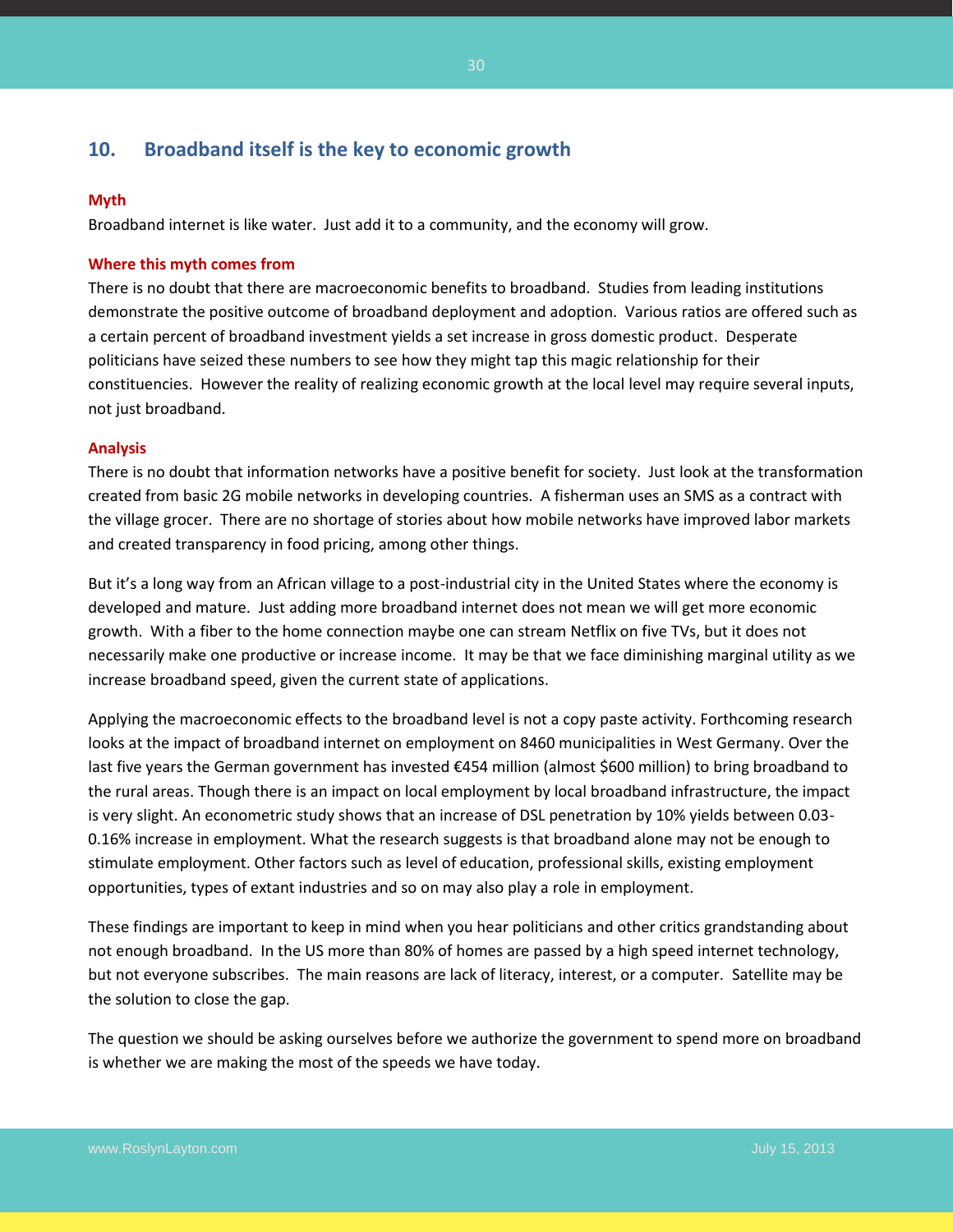## **Reality**

Broadband is one of many important factors for economic growth.